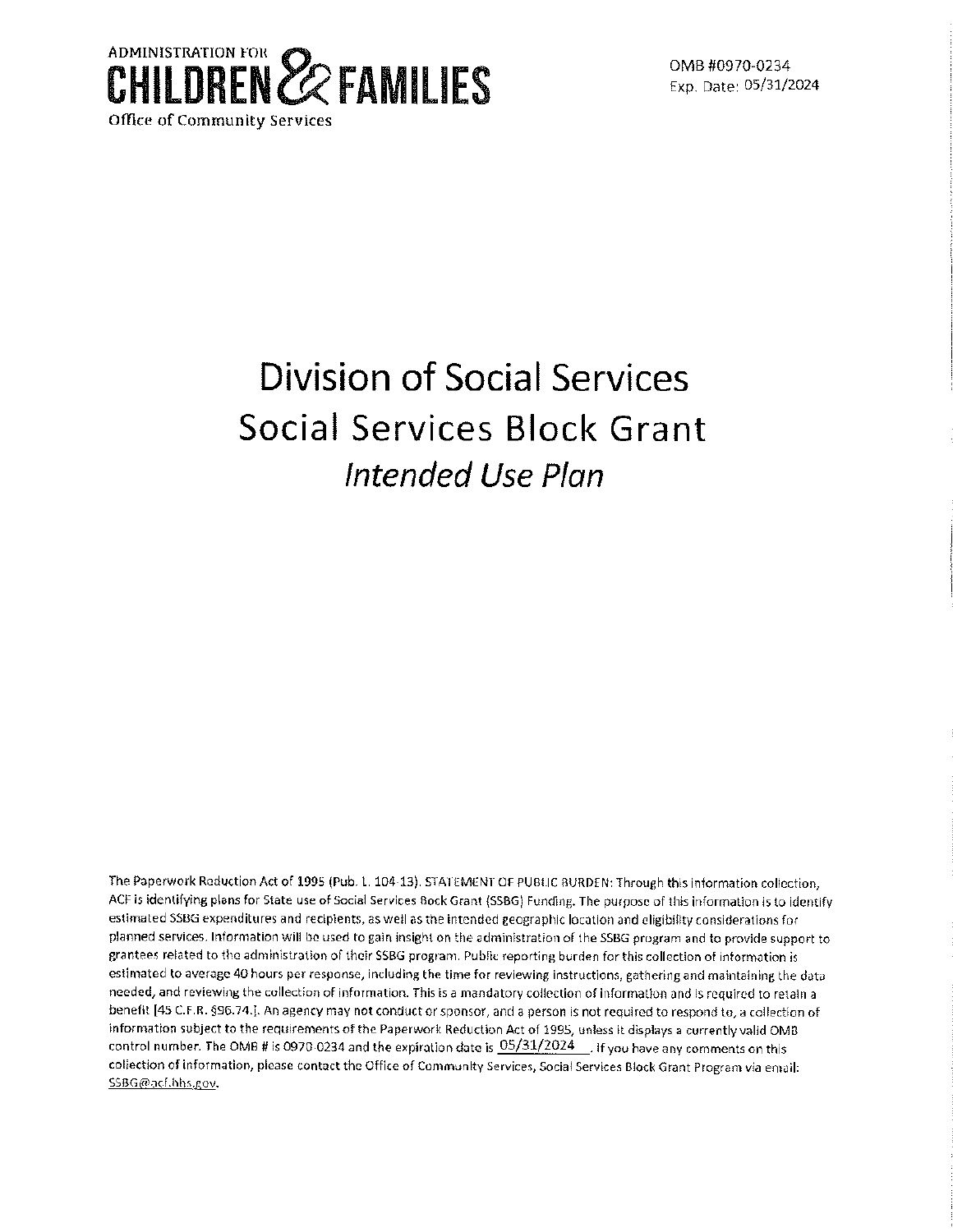## I. **General Information**

| State Missouri<br>2. Fiscal Year FY2023<br>1.                                                                                                                                                                     |                                           |
|-------------------------------------------------------------------------------------------------------------------------------------------------------------------------------------------------------------------|-------------------------------------------|
| 3. State Official Contact Information                                                                                                                                                                             |                                           |
| Patrick Luebbering, Chief Financial Officer<br><b>Department of Social Services (DSS)</b><br><b>State of Missouri</b><br>P.O. Box 1082<br>Infforcan City Miccouri, GS102<br><b>SSBG Contact Information</b><br>4. |                                           |
| Sheena Frazer, Grants Manager<br>Department of Social Services (DSS)<br>Division of Finance and Administrative Services (DFAS)<br>P.O. Box 1082<br>Jefferson City, Missouri 65102                                 |                                           |
| 5. SSBG Award from Previous Year                                                                                                                                                                                  | \$29,851,507.00                           |
| 6. SSBG Expenditures Planned for Current Year [1986]                                                                                                                                                              | \$29,772,417.00                           |
| 7.                                                                                                                                                                                                                | \$21,633,547.00                           |
| Consolidate Block Grant Funds Included in SSBG Budget: YES<br>8.<br>Provide the amount of funding for each applicable funding source for the consolidated block                                                   | NO <sup>(1</sup>                          |
| grant.<br>a. Funding Source(s) for the Consolidated Block<br>Grant                                                                                                                                                | b. Amount of Funding from Each<br>Program |
|                                                                                                                                                                                                                   |                                           |
|                                                                                                                                                                                                                   |                                           |
|                                                                                                                                                                                                                   |                                           |
|                                                                                                                                                                                                                   |                                           |
|                                                                                                                                                                                                                   |                                           |
|                                                                                                                                                                                                                   |                                           |
|                                                                                                                                                                                                                   |                                           |
|                                                                                                                                                                                                                   |                                           |

 $\pmb{\Omega}$ 

**D**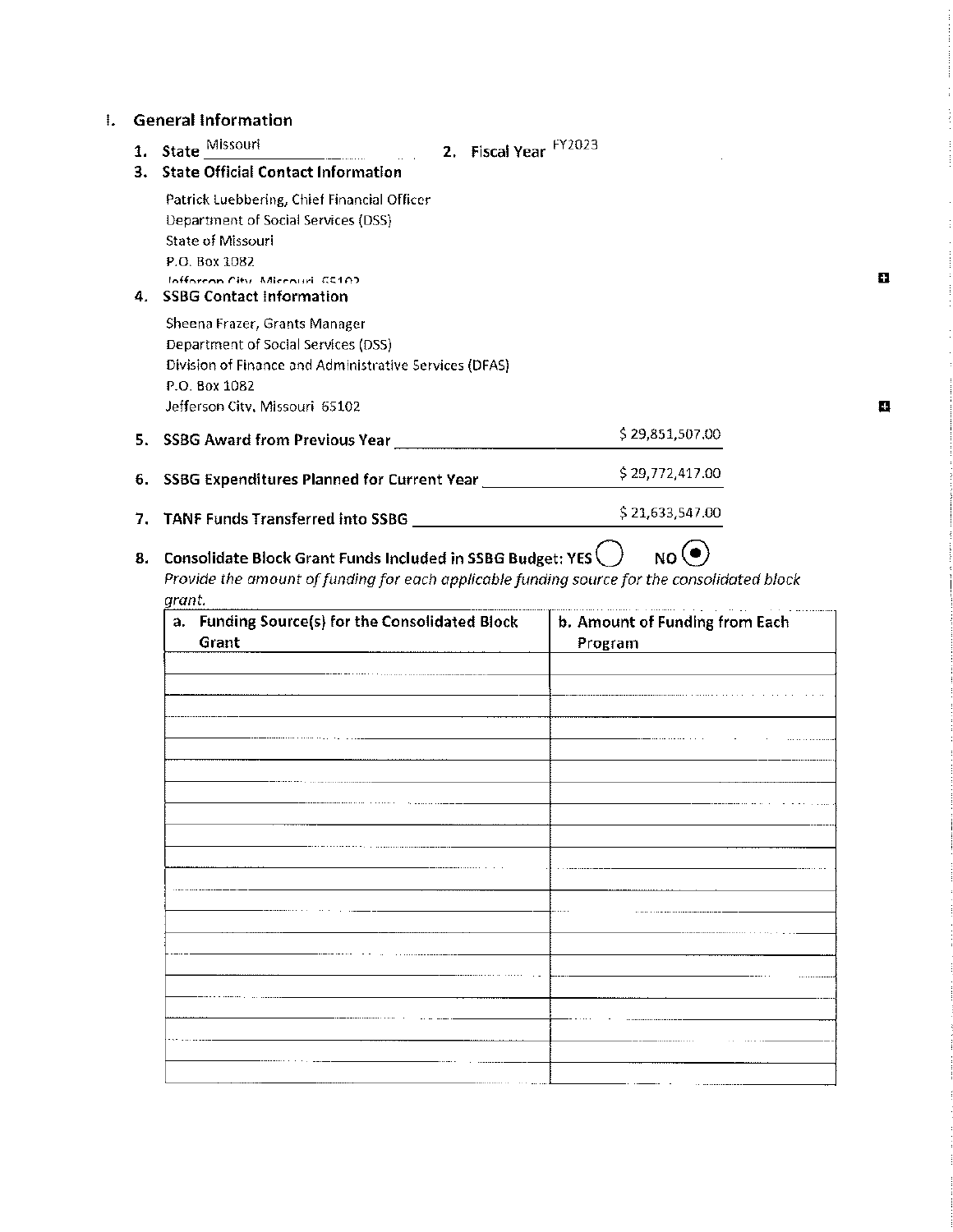9. SSBG Carryover Funding from the Previous Year: YES  $\bigcirc$  NO  $\odot$ 

| a. Source(s) of Carryover Funding | b. Amount of Carryover from Each<br>Source |
|-----------------------------------|--------------------------------------------|
|                                   |                                            |
|                                   |                                            |
|                                   |                                            |
|                                   |                                            |
|                                   |                                            |
|                                   |                                            |
|                                   |                                            |
|                                   |                                            |
|                                   |                                            |
|                                   |                                            |
|                                   |                                            |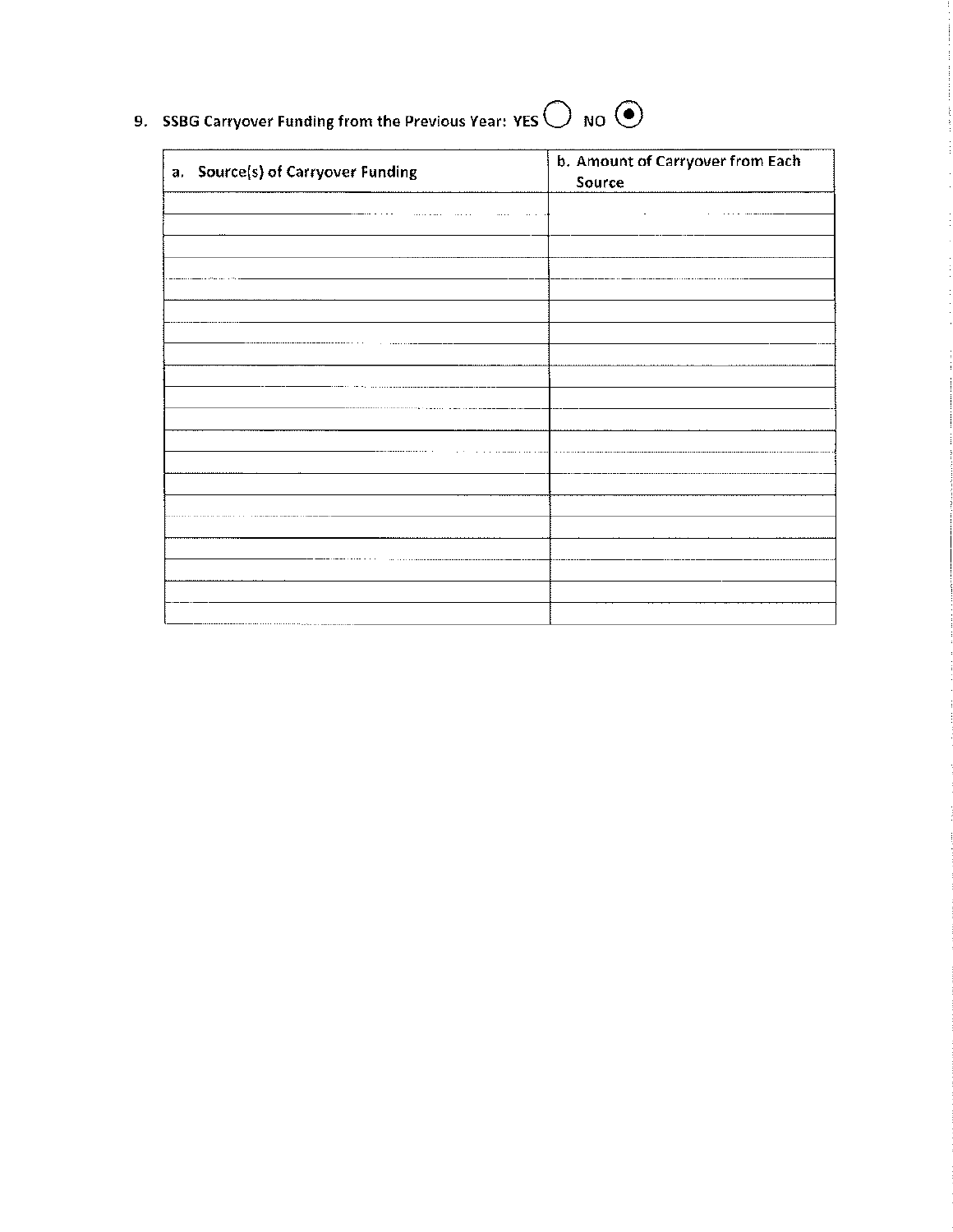#### **II. Administrative Operations**

- **1. Administering Agency** Department of Social Services
- **2. Location** Jefferson City, MO

#### **3. Mission/Goals of Agency**

To coordinate programs to provide public assistance to children and their parents, access to health care, child support and enforcement assistance and to provide specialized assistance to troubled youth.

While many programs give needed financial assistance and services, other units work toward reducing financial dependency of the citizens on government.

The DSS has four program divisions and two administrative divisions:

- Children's Division (CD);
- Family Support Division (FSD);
- MO HealthNet Division (MHD);
- Division of Youth Services (DYS);
- Division of Finance and Administrative Services (DFAS); and
- Division of Legal Services (DLS)

#### **4. Description of Financial Operations Systems**

The DSS is assigned the responsibility of administering the SSBG grant within the budget passed each year by the Missouri legislature and signed by the Governor. The DFAS formulates the annual expenditure plan for state fiscal year based on the DSS priorities. Expenditures made by the agency are captured in Missouri's Statewide Accounting System, SAM II.

The DSS operates under a Public Assistance Cost Allocation Plan(PACAP). Each quarter expenditure reports are extracted from the SAM II system and loaded into the DSS' cost allocation system (AlloCap). The cost allocation system allocates indirect and direct costs according to the DSS' PACAP.

SSBG funding also supports the DHSS. These costs are reported to the DSS each quarter and reported on the SSBG grant report yearly.

Staff of the DSS Division of Finance and Administrative Services monitors and reports on SSBG expenditures through two annual reports to the Federal Oversight Agency: (1) the electronically transmitted Form 425, which reports expenditures by Federal Grant Award and (2) the SSBG Post Expenditure Report, which reports actual expenditures against the SFY plan and in relation to program information on clients actually served.

D

E.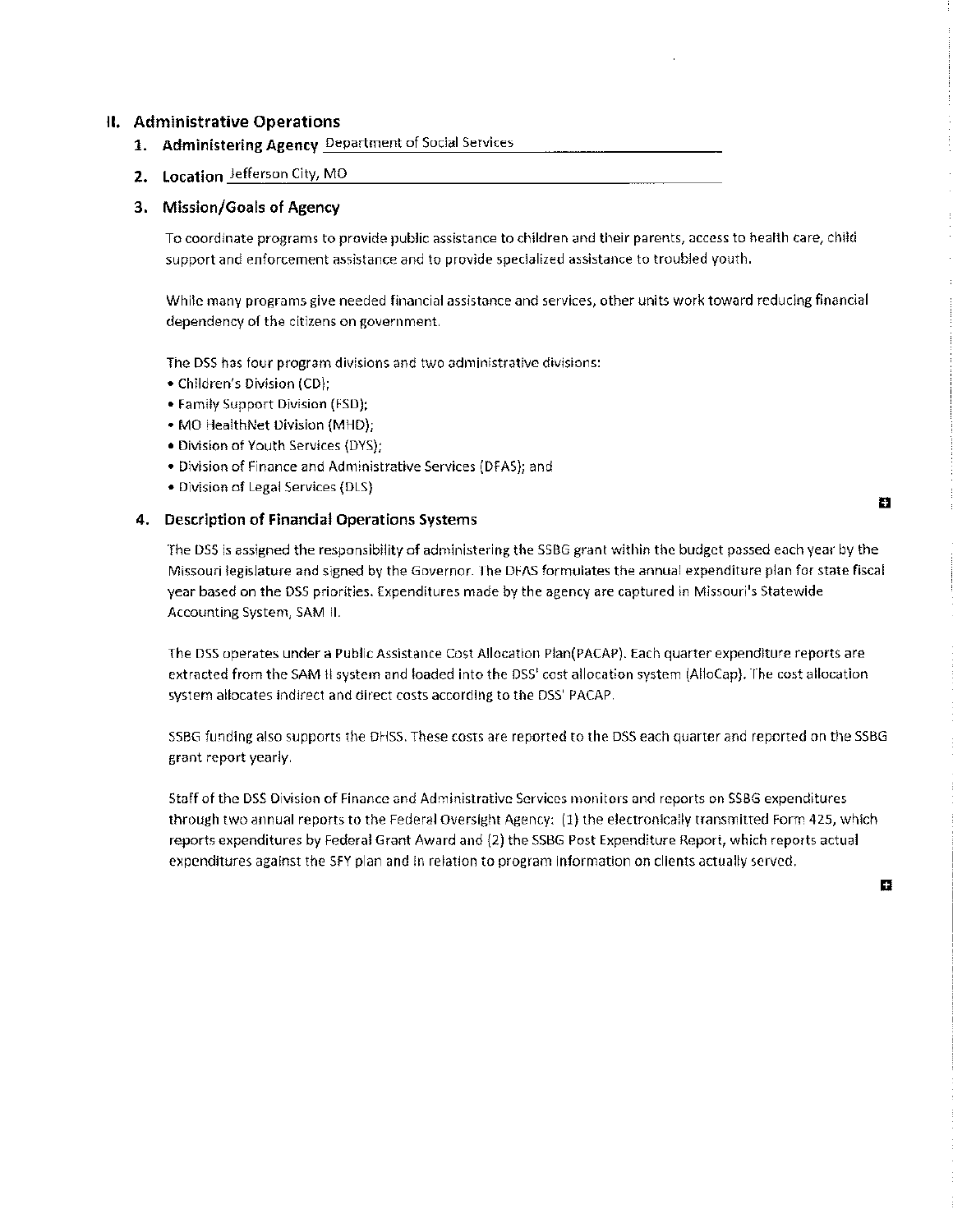#### **Ill. Program Planning**

#### **1. Planning for Distribution and Use of Funds**

*Describe the planning process for determining the State's use and distribution of SSBG funds.* 

SSBG funds are for the provision of social services directed toward:

- Achieving or maintaining economic self-support to prevent, reduce or eliminate dependency;
- **Achieving or maintaining self-sufficiency, including reduction or prevention of dependency;**
- Preventing or remedying neglect, abuse, or the exploitation of children and adults; preserving, rehabilitating or **reuniting families;**

• Preventing or reducing inappropriate institutional care by providing for community-based, home-based care, or **other forms of less intensive care; and** 

• Securing referral or admission for institutional care, when other forms of care are not appropriate or providing **services to individuals in institutions.** 

SSBG funds, through a public notice and input process and with prior approval from the Federal oversight agency, can be flexibly used for a range of social services to attain any of these broad goals and targeted outcomes.<br>An extensive discretion deviation conduction is the advertised and the service of the services and the service A washing distribution distribution in consistent Particular Party in Alam all account above also as a complete a finance above a distribution of Theorem above a d

#### **2. Describe the Characteristics of Individuals to be Served**

*Include definitions for child, adult, and family; eligibility criteria; and income guidelines.* 

Child: As defined per the Children's Division, a child is a person or persons who are under eighteen (18) years of **age.** 

Adult: A person 18 years of age or older.

Family: Collectively amongst the programs and services provided, the term family(ies) would include parents and caregivers of the child(ren) regardless of residence or household membership.

#### **3. Public Inspection of Pre-Expenditure Report**

*Describe how the State made available for public inspection and comment the current Pre-Expenditure Report or revision to the report. Supporting documentation for public inspection is also required. (See V. Appendices, Appendix A: Documentation of public Hearing).* 

The State used the SFY 2022 State Legislature's public notice and public hearing process for review and input on the proposed Administration goals, objectives and outcomes priorities, budget priorities, spending and financial plan for SFY 2023 mission essential functions, including means of financing. Legislative and public input included the transfer of Temporary Assistance for Needy Families (TANF) funds into SSBG for SSBG use. The budget process is outlined in State Statute, available at the following link:

http://revisor.mo.gov/main/OneChapter.aspx?chapter=33

The schedule for legislative hearings on budget actions can be found at the following link:

https://house.mo.gov/MediaCenter.aspx?selected=BudgetArchive

The SFY 2023 Pre-Expenditure Report will be posted on the Missouri Department of social Services' (the DSS) website for public review. **G**  $\blacksquare$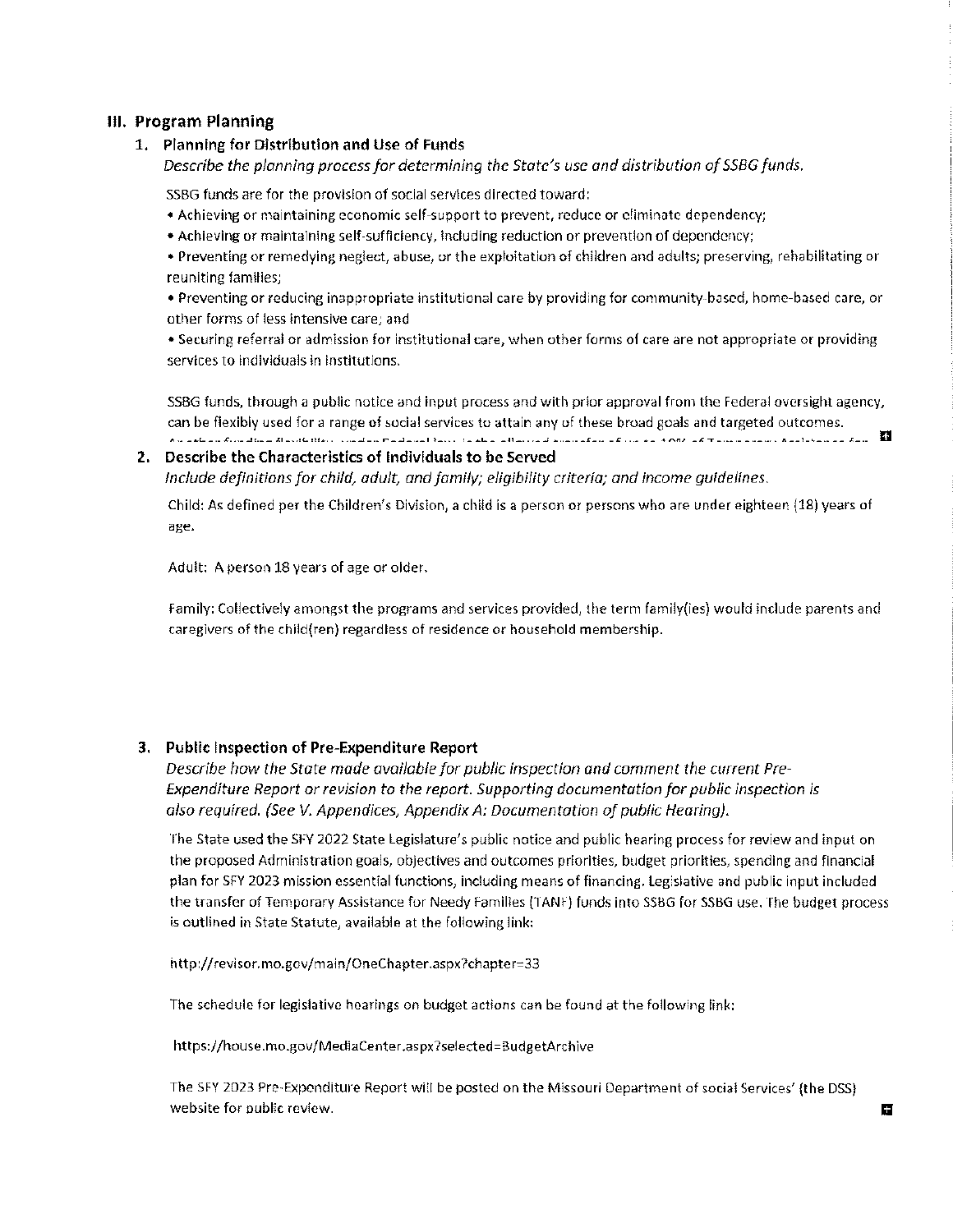#### **IV. Program Operations**

*Complete one table for each service category provided by the state during the reporting period.* 

#### **1. Program Operations - Adoption Services**

#### **a.** Service Category (use uniform definition) – Adoption Services

#### **b. SSBG Goal**

#3 Prevent or remedy neglect, abuse, or exploitation of children and adults unable to protect their own **interests or preserve, rehabilitate, or reunite families;** 

#4 Prevent or reduce inappropriate institutional care by providing for community-based care, home-based **care1 or other forms of less intensive care;** 

#### **c. Description of Services**

To provide adoption services, alternate care, or activities to abused and neglected children and their families to assist in bringing about the adoption of a child through counseling the biological parent(s), recruitment of adoptive homes, and pre- and post- placement training and/or counseling.

DSS secures an alternative setting for those children whose best interests are no longer served in their present living arrangements and where unification is no longer in the best interest of the child.

#### **d. Description of Recipients (eligibility considerations)**

Children and their families are eligible for these programs based on a report of child abuse or neglect and order of the juvenile court (in the instance of certain treatment service programs).

1. Child is in legal custody of the Department of Social Services' Children's Division

2. Child must be under 18 at the time of adoption.

#### **e. Method of Delivery and Geographic Area**

Adoption services are available throughout the state of Missouri (114 counties and the City of St. Louis). Each child is unique therefore services and supports provided to the child and their adoptive family based on the need of the child/family.

#### **f. Partnering State Agency**

N/A

**g. Subgrantee / Service Providers** 

N/A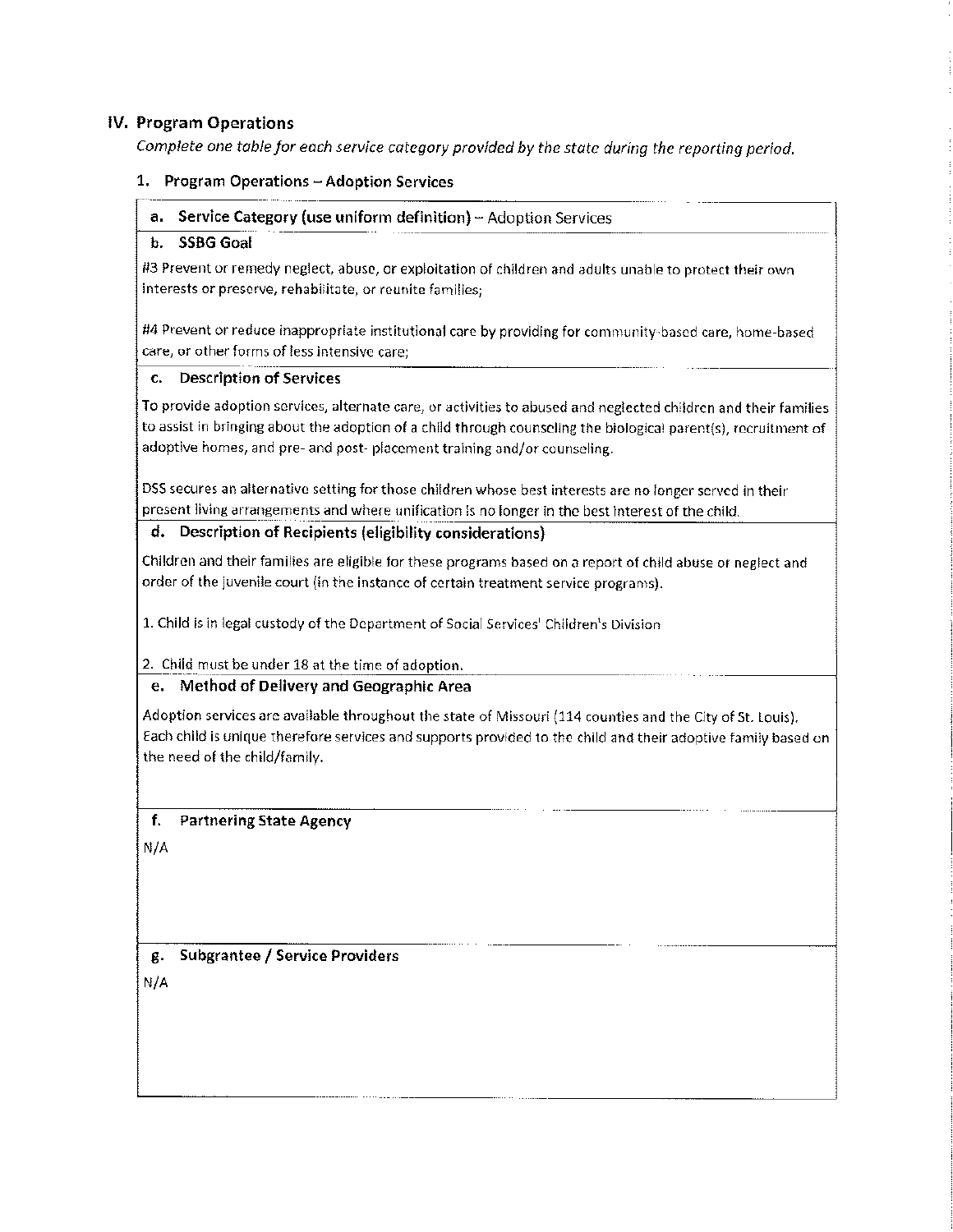#### **2. Program Operations** - **Case Management Services**

#### **a.** Service Category (use uniform definition) - Case Management Services

#### **b. SSBG Goal**

#1 Achieve or maintain economic self-support to prevent, reduce, or eliminate dependency;

#3 Prevent or remedy neglect, abuse, or exploitation of children and adults unable to protect their own interests or preserve, rehabilitate, or reunite families;

#4 Prevent or reduce inappropriate institutional care by providing for community-based care, home-based

#### **c. Description of Services**

To arrange, coordinate, and monitor services to meet the needs of individuals and families. Services and activities may include individual service plan development; counseling; monitoring, developing, securing, and coordinating services; monitoring and evaluating client progress; and assuring that clients' rights are protected.

The Children's Division (CD) contracts with not-for-profit organizations to provide foster care case

#### **d. Description of Recipients (eligibility considerations)**

Case management services are available to any family with an open Family Centered Services (FCS) case or children in Children's Division custody and their families.

DHSS - persons who are 60 years of age or older and to persons with disabilities age 18 to 59.

#### **e. Method of Delivery and Geographic Area**

The Children's Division contracts with agencies to provide foster care case management services to children who have been removed from their homes and are under the jurisdiction of the Juvenile Court. FCCM case management services are available in 32 counties (21 circuits) in Missouri. Children's Division staff provide case management services to children and families in the remaining areas of the state and children not served through contracted case management in those 21 circuits.

#### **f. Partnering State Agency**

DHSS - Department of Health and Senior Services

**g. Subgrantee** / **Service Providers**  N/A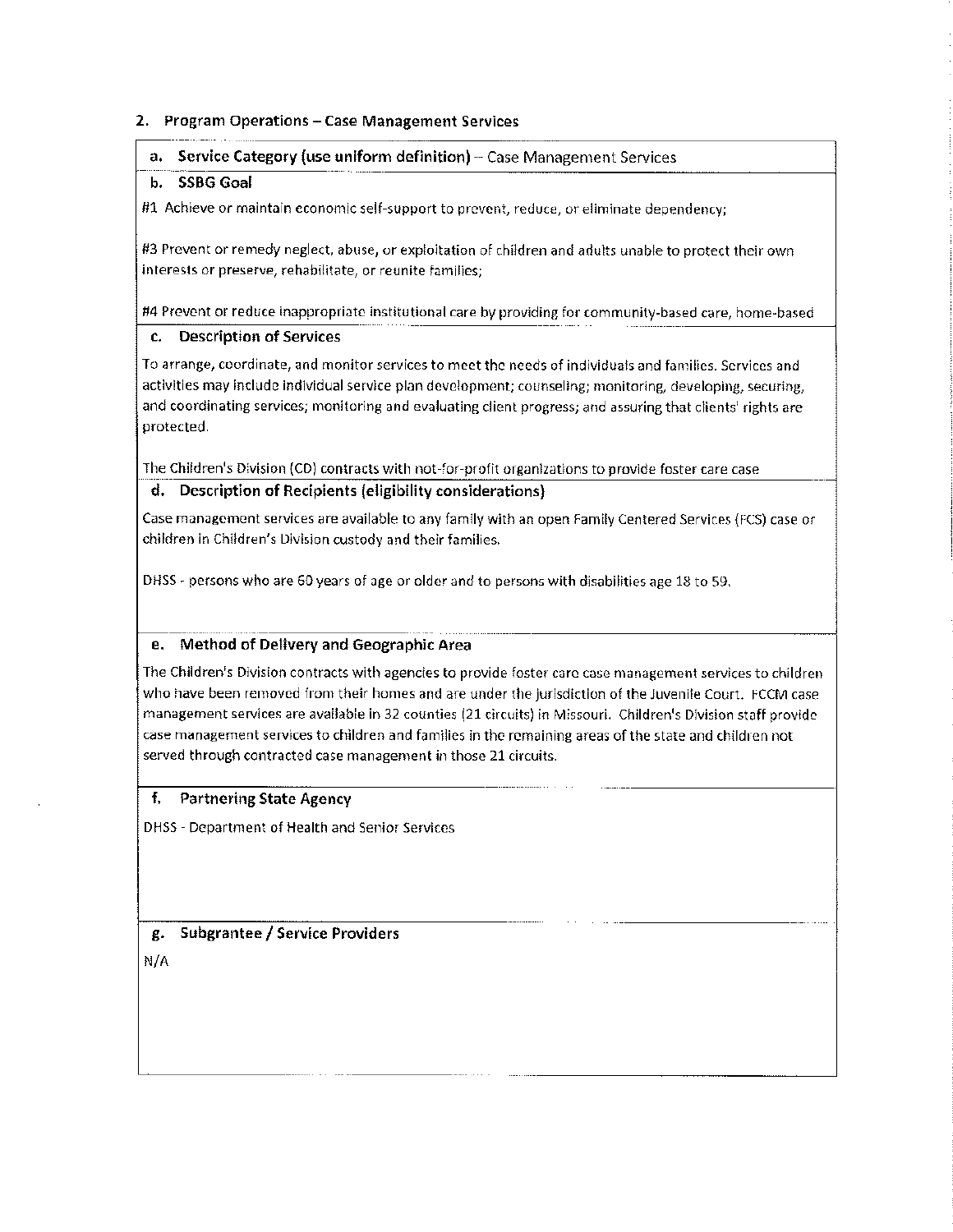#### **3. Program Operations** - **Congregate Meals**

#### **a. Service Category (use uniform definition)-** Congregate Meals

#### **b. SSBG Goal**

#2 Achieve or maintain self-sufficiency, including reduction or prevention of dependency;

#4 Prevent or reduce inappropriate institutional care by providing for community-based care, home-based **care, or other forms of less intensive care** 

#### **c. Description of Services**

To prepare and serve one or more meals a day to individuals in central dining areas in order to prevent institutionalization, malnutrition, and feelings of isolation.

Provide a hot or other appropriate meal to an eligible person at a congregate meal site. Meals must meet the most recent Dietary Guidelines for Americans, published by the Secretaries of Health and Human Services and Agriculture, in compliance with the nutrition standards set forth in the Older American Act.

#### **d. Description of Recipients (eligibility considerations)**

Persons must be at least 60 years of age or disabled age 18 through 59 and in the greatest social or **economic need.** 

#### **e. Method of Delivery and Geographic Area**

Congregate meal sites are located throughout the State of Missouri, most often within senior centers. Senior centers are either directly run by the state's ten Area Agencies on Aging (AAAs), or contracted by the AAAs to provide the services.

#### **f. Partnering State Agency**

Department of Health and Senior Services, Division of Senior and Disability Services

#### **g. Subgrantee** / **Service Providers**

Area Agencies on Aging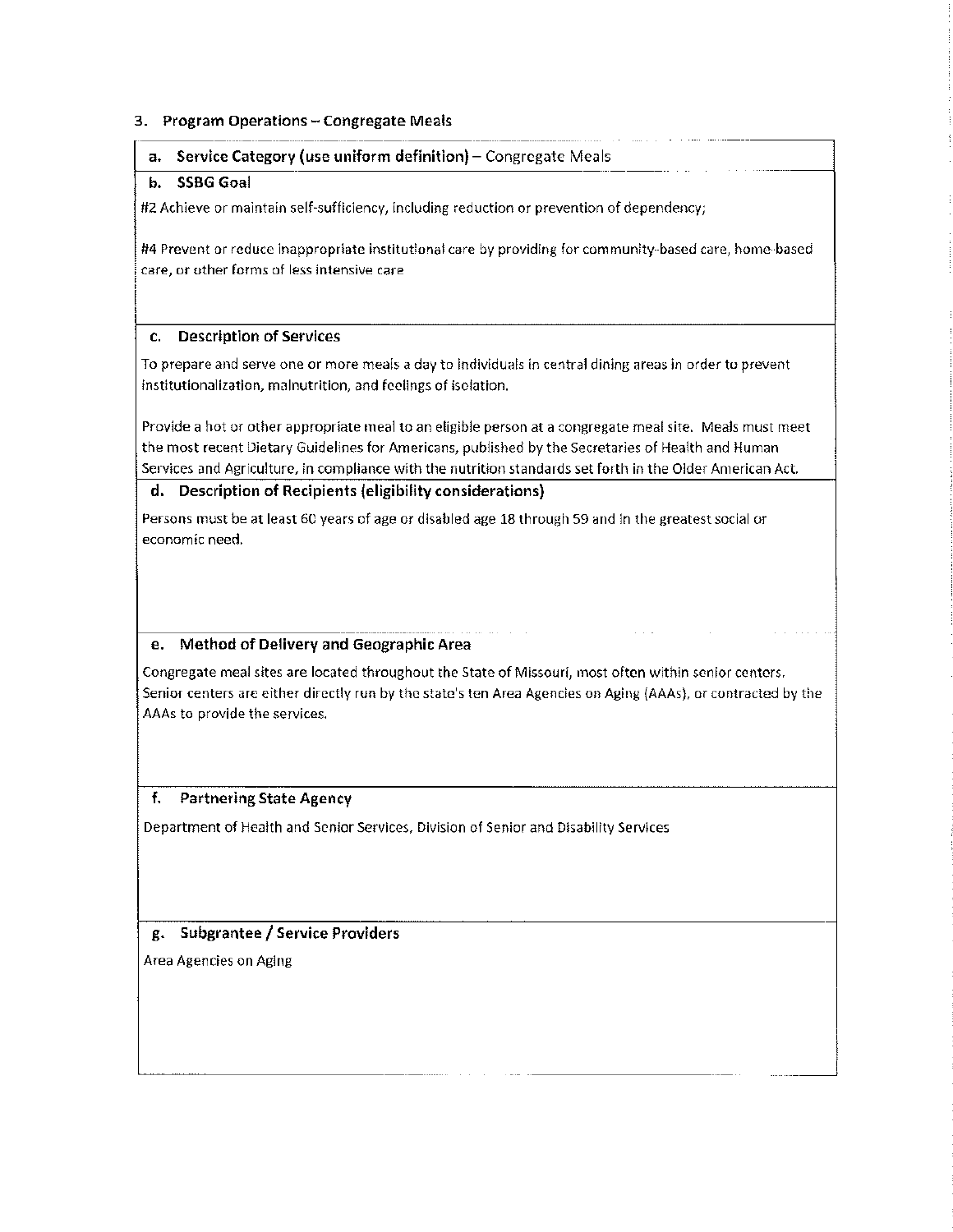#### **7. Program Operations - Education and Training Services**

#### **a. Service Category (use uniform definition)-** Education and Training Services

#### b. **SSBG Goal**

**#1 Achieve or maintain economic self-support to prevent <sup>1</sup>reduce, or eliminate dependency;** 

#2 Achieve or maintain self-sufficiency, including reduction or prevention of dependency;

#3 Prevent or remedy neglect, abuse, or exploitation of children and adults unable to protect their own **interests or preserve, rehabilitate, or reunite families** 

#### **c. Description of Services**

To partner with Missouri Community Partnerships to plan, develop, finance, and monitor strategies to assist communities to overcome challenges such as child abuse/neglect, drug abuse, before/after school childcare, safety and health issues, and many others by mobilizing, leveraging, and allocating resources.

The Family Support Division of the Department of Social Services provides services under the Social Services Block Grant (SSBG) to families and children. SSBG funds are used to partner with Missouri Community

#### **d. Description of Recipients (eligibility considerations)**

All families and children that are in need of solutions to overcome challenges such as child abuse/neglect, drug abuse, before/after school childcare, safety and health issues.

#### **e. Method of Delivery and Geographic Area**

Missouri's Community Partnership sites include: Buchanan County, Butler County, Cape Girardeau County, Dunklin County, Greene County, Jackson County, Jasper and Newton Counties, Jefferson County, Knox and Schuyler Counties, Marion County, Mississippi County, New Madrid County, Pemiscot County, Pettis County, Phelps County, Randolph County, Ripley County, St. Louis City and County, St. Francois County, and Washington County. It should be noted that each Partnership's sphere of influence goes well beyond its county.

#### **f. Partnering State Agency**

20 Missouri Community Partnerships

**g. Subgrantee / Service Providers**  N/A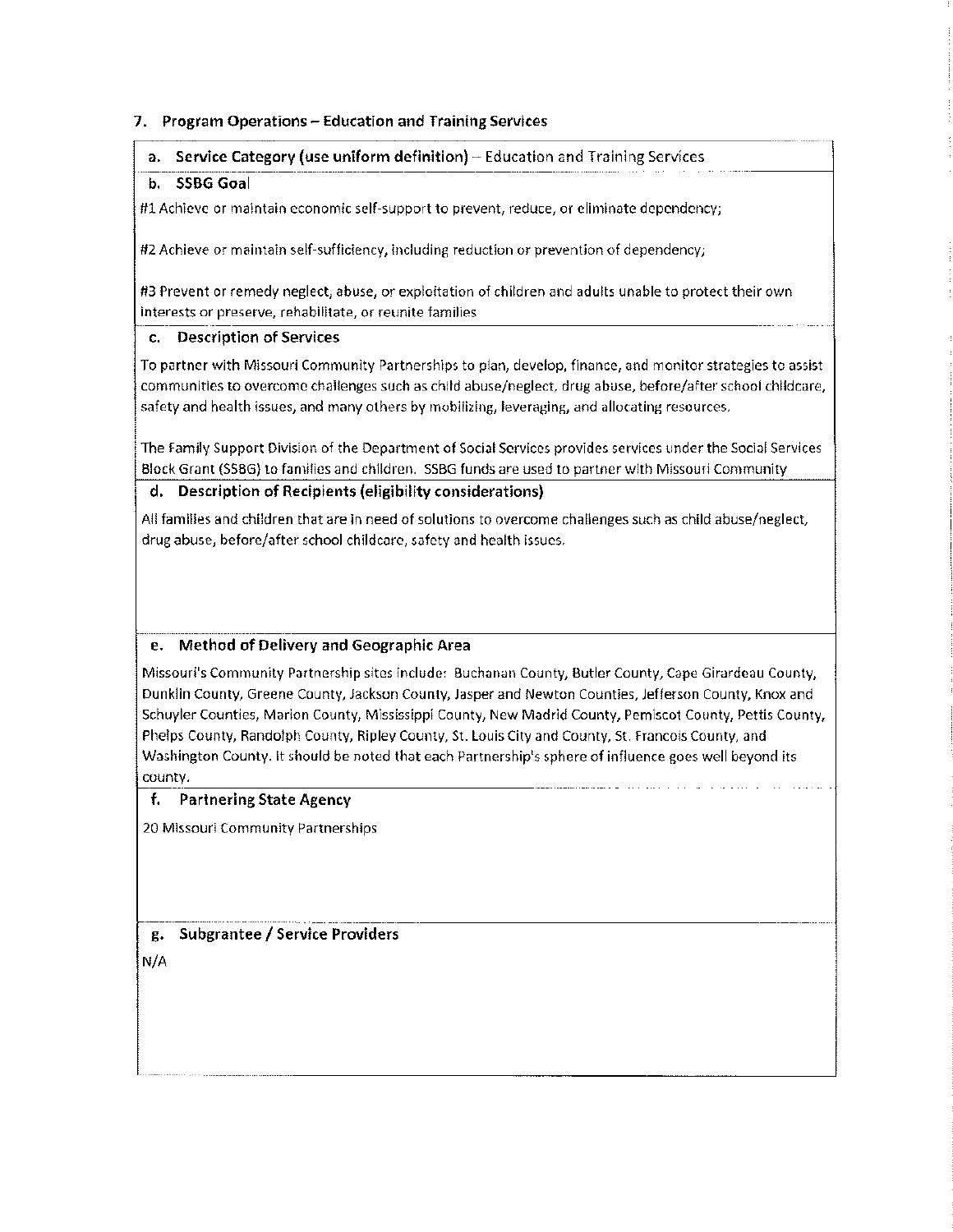#### **11. Program Operations** - **Foster Care Services for Children**

| Service Category (use uniform definition) - Prevention and Intervention Services<br>a.                                                                                                                                                                                              |
|-------------------------------------------------------------------------------------------------------------------------------------------------------------------------------------------------------------------------------------------------------------------------------------|
| <b>SSBG Goal</b><br>b.                                                                                                                                                                                                                                                              |
| #3 Prevent or remedy neglect, abuse, or exploitation of children and adults unable to protect their own<br>interests or preserve, rehabilitate, or reunite families;                                                                                                                |
| #4 Prevent or reduce inappropriate institutional care by providing for community-based care, home-based<br>care, or other forms of less intensive care                                                                                                                              |
| <b>Description of Services</b><br>c.                                                                                                                                                                                                                                                |
| To provide an alternative setting for abused and neglected children through foster family homes or foster<br>homes of relatives to ensure child safety, help achieve permanency, and to meet the well-being needs of<br>children served.                                            |
| The goal of the child welfare system is to protect children and provide services to help them safely stay at<br>home. When a court decides a child can no longer safely remain in the home, the child may enter foster<br>d. Description of Recipients (eligibility considerations) |
| 1) Child is placed in legal and physical custody of the Children's Division.                                                                                                                                                                                                        |
| 2) Up to age $21$ .                                                                                                                                                                                                                                                                 |
| Method of Delivery and Geographic Area<br>e.                                                                                                                                                                                                                                        |
| Foster care services are provided to children throughout the state of Missouri. (114 counties and the City of<br>St. Louis)                                                                                                                                                         |
|                                                                                                                                                                                                                                                                                     |
| f.<br><b>Partnering State Agency</b>                                                                                                                                                                                                                                                |
| N/A                                                                                                                                                                                                                                                                                 |
| <b>Subgrantee / Service Providers</b><br>д.<br>N/A                                                                                                                                                                                                                                  |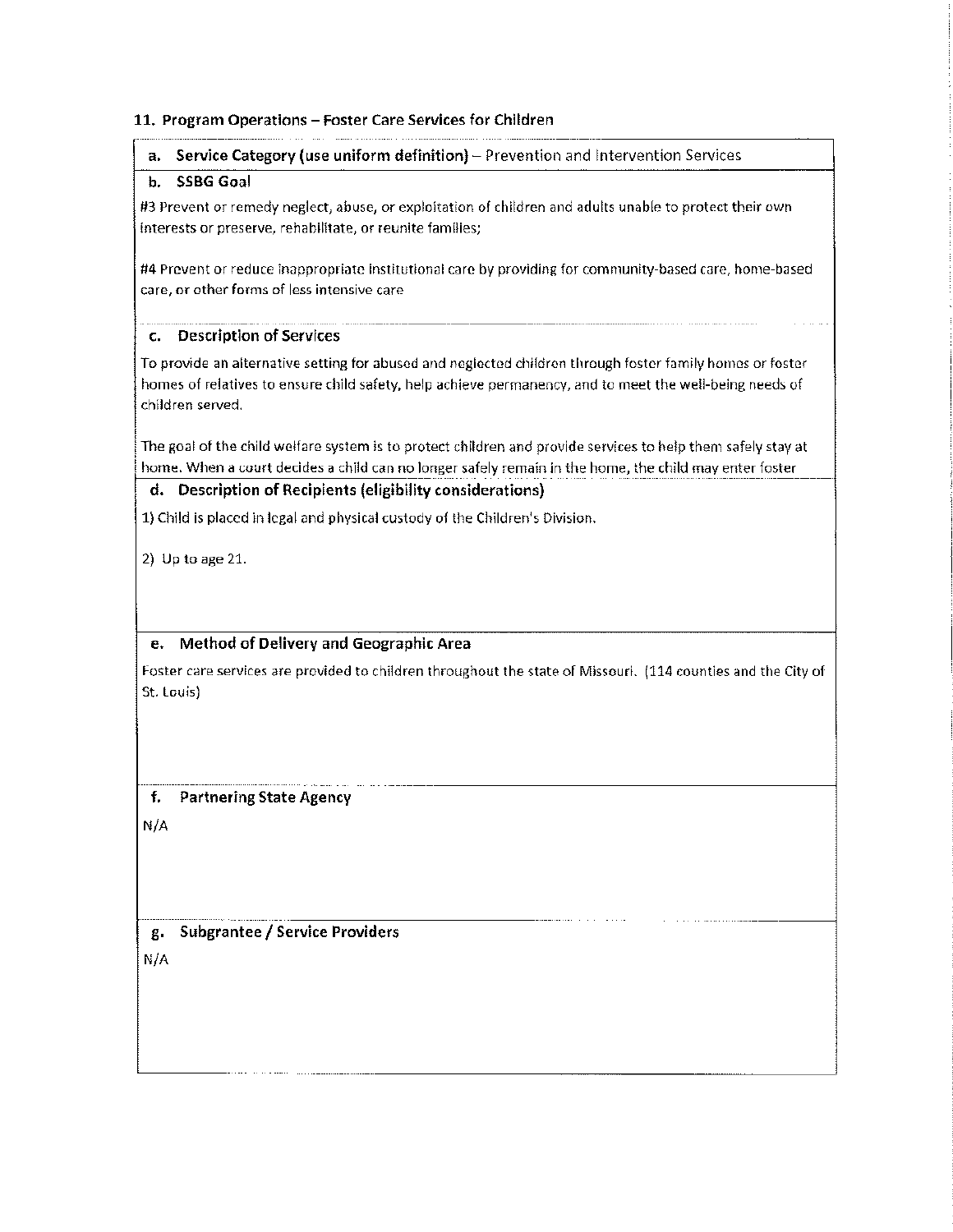#### 13. Program Operations - Home Based Services

#### **a.** Service Category (use uniform definition) - Home Based Services

#### **b. SSBG Goal**

#3 Prevent or remedy neglect, abuse, or exploitation of children and adults unable to protect their own **interests or preserve, rehabilitate, or reunite families;** 

#4 Prevent or reduce inappropriate institutional care by providing for community-based care, home-based **care, or other forms of less intensive care** 

#### **c. Description of Services**

To support a participant's ability to remain in a home or community setting.

**The authorization of in-home services supports a participant's ability to remain in a home or community**  setting. Services are authorized by staff to contracted in-home service providers and include the following: **personal care; advanced personal care; authorized nurse visits; homemaker; chore; adult day health care; respite care; and information and referral. Staff also may act as a service activity liaison, or assist clients to** 

#### **d. Description of Recipients (eligibility considerations)**

Persons age 60 years of age or disabled age 18 through 59 in the greatest social or economic need who have **been assessed as in need of in-home services.** 

**e. Method of Delivery and Geographic Area Statewide** 

#### **f. Partnering State Agency**

Department of Health and Senior Services, Division of Senior and Disability Services

#### **g. Subgrantee** / **Service Providers**

**Contracted in-home service providers**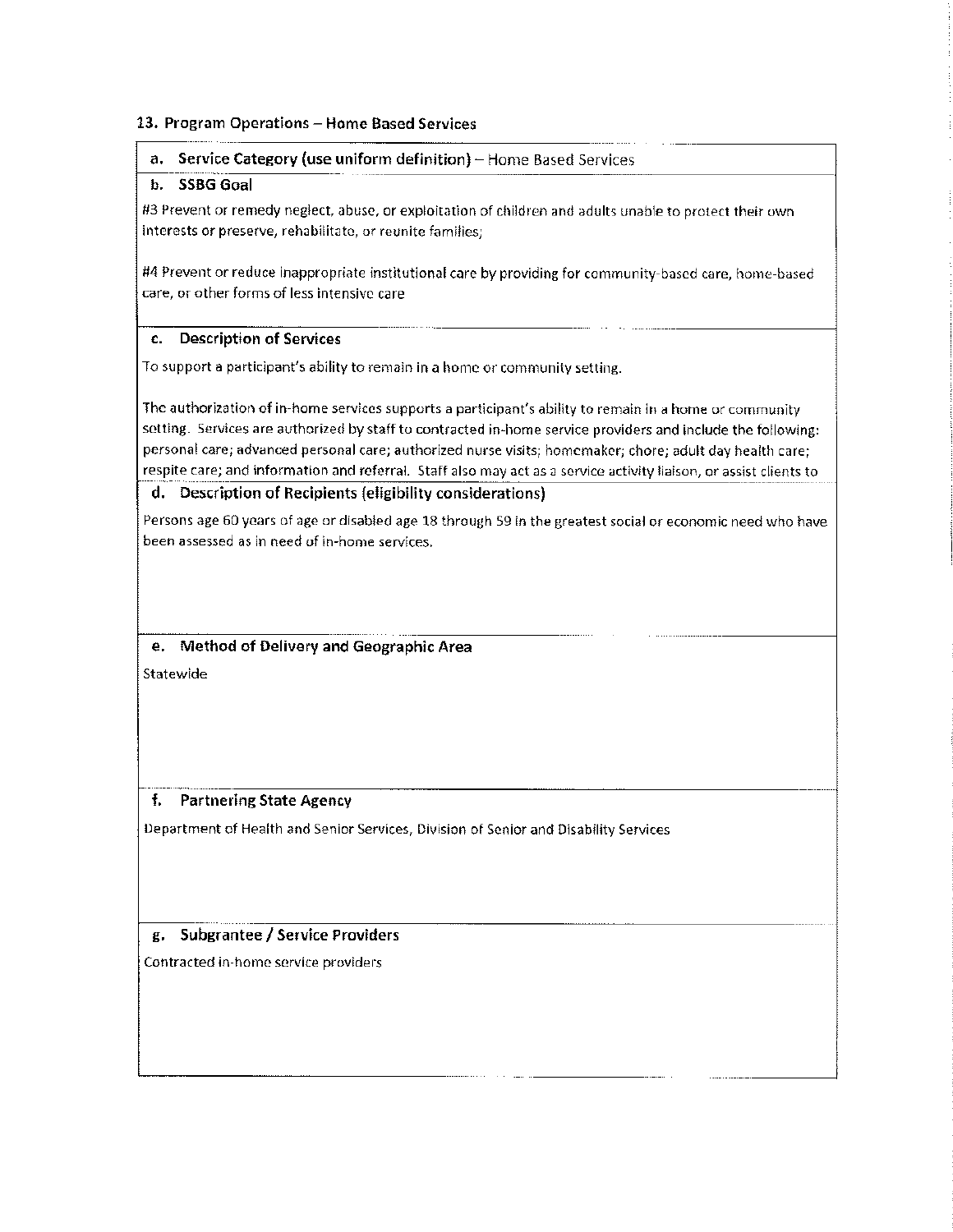#### **14. Program Operations - Home Delivered Meals**

#### **a.** Service Category (use uniform definition) - Home Delivered Meals

#### **b. SSBG Goal**

#2 Achieve or maintain self-sufficiency, including reduction or prevention of dependency;

#4 Prevent or reduce inappropriate institutional care by providing for community-based care, home-based **care, or other forms of less intensive care; and** 

#### **c. Description of Services**

To deliver one or more meals a day to homebound individuals in order to prevent institutionalization, malnutrition, and feelings of isolation.

Provides a hot or other appropriate meal delivered to the residence of an eligible homebound person. Meals must meet the most recent Dietary Guidelines for Americans, published by the Secretaries of Health and Human Services and Agriculture, in compliance with the nutrition standards set forth in the Older

#### **d. Description of Recipients (eligibility considerations)**

Persons must be at least 60 years of age or disabled age 18 through 59, homebound, and in the greatest **social or economic need.** 

#### **e. Method of Delivery and Geographic Area**

Home Delivered Meals are provided throughout the State of Missouri, with the coordination of the AAAs. Home Delivered Meals are either directly provided through the state's ten Area Agencies on Aging (AAAs), or contracted by the AAAs to provide the services.

#### **f. Partnering State Agency**

Department of Health and Senior Services, Division of Senior and Disability Services

#### **g, Subgrantee / Service Providers**

Area Agencies on Aging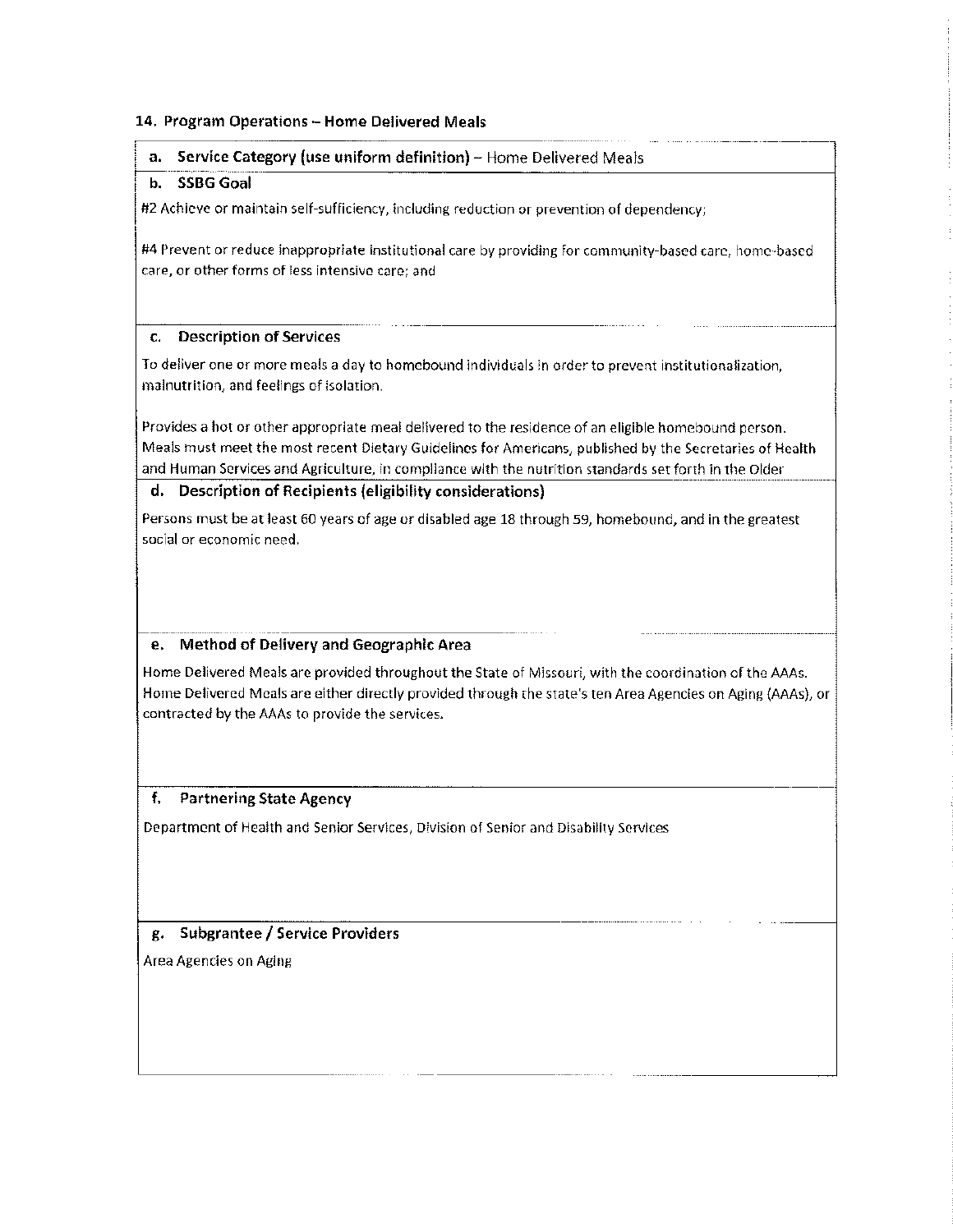#### **22,** Program Operations - Protective Services for Children

#### **a.** Service Category (use uniform definition) – Protective Services for Children

#### **b. SSBG Goal**

#3 Prevent or remedy neglect, abuse, or exploitation of children and adults unable to protect their own interests or preserve, rehabilitate, or reunite families;

#4 Prevent or reduce inappropriate institutional care by providing for community-based care, home-based care, or other forms of less intensive care;

#### **c. Description of Services**

To investigate abuse, neglect or exploitation to determine the possible existence of these conditions and to determine if there is a need for protection.

The Children's Division investigates reports of abuse, neglect and/or exploitation to ascertain if these conditions exist and if the presenting situation and conditions warrant intervention with the provision of services for the protection of children. In addition, state legislation was passed in 1998 that gives the

#### **d. Description of Recipients (eligibility considerations)**

To investigate abuse, neglect or exploitation to determine the possible existence of these conditions and to determine if there is a need for protection.

The Children's Division investigates reports of abuse, neglect and/or exploitation to ascertain if these conditions exist and if the presenting situation and conditions warrant intervention with the provision of services for the protection of children. In addition, state legislation was passed in 1998 that gives the

#### **e, Method of Delivery and Geographic Area**

Child protective services are available throughout the state of Missouri (114 counties and the City of St. Louis). Children's Division operates a statewide toll-free telephone number at all times for receiving reports of child abuse and neglect. The hot line is answered 24 hours a day, 7 days a week. Hot line workers interview callers to classify and prioritize calls based on child safety.

#### **f. Partnering State Agency**

N/A

**g. Subgrantee** / **Service Providers**  N/A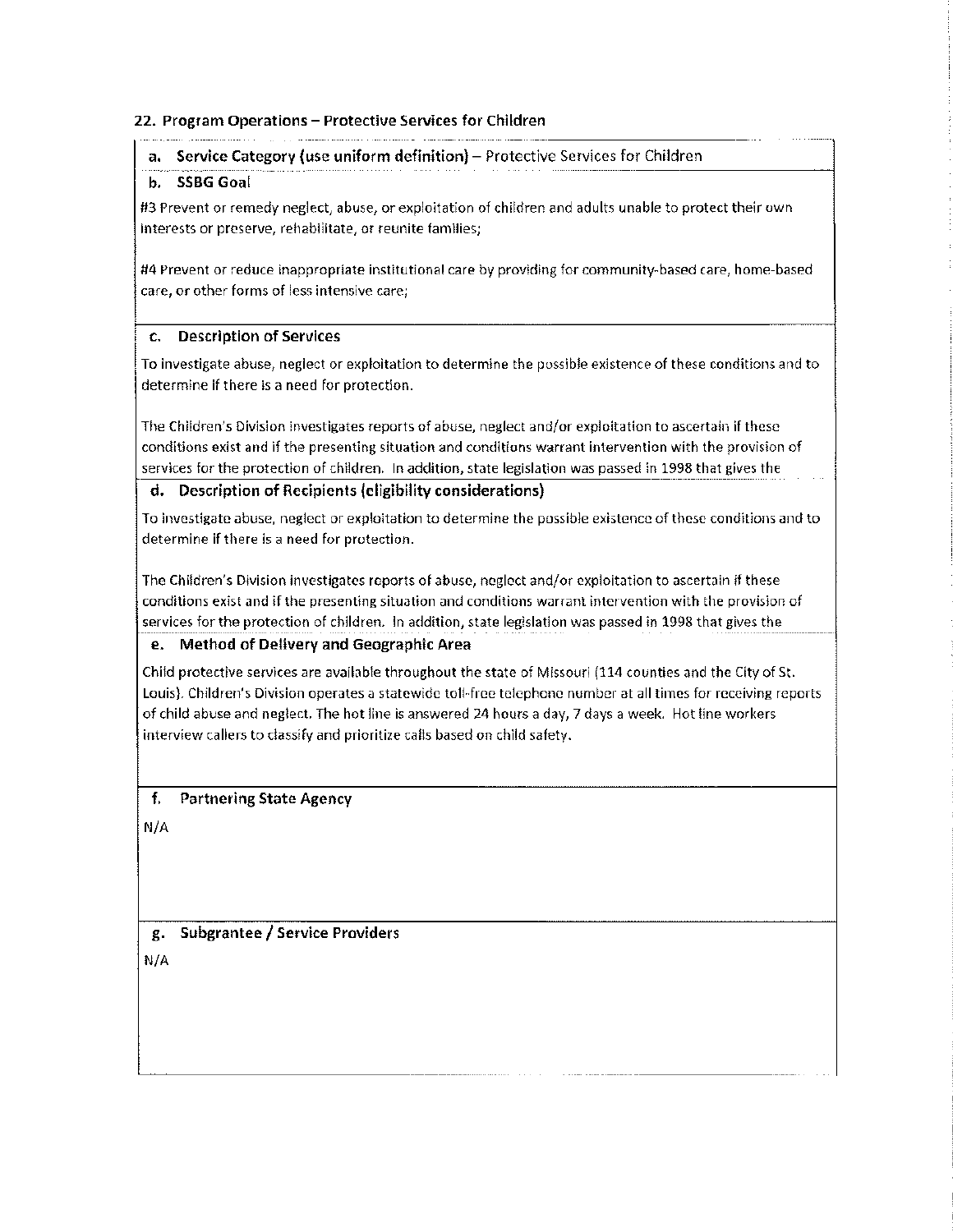#### **24. Program Operations** - **Residential Treatment Services**

#### **a. Service Category (use uniform definition)** - Residential Treatment Services

#### **b. SSBG Goal**

#3 Prevent or remedy neglect, abuse, or exploitation of children and adults unable to protect their own **interests or preserve, rehabilitate, or reunite families;** 

#5 Secure referral or admission for institutional care when other forms of care are not appropriate, or providing services to individuals in institutions.

#### **c. Description of Services**

To assist children who have been abused or neglected, and/or who have emotional or psychological difficulties with required treatment in a residential environment, offering various levels of residential services to meet the specific need of the child. These settings offer the rehabilitative services needed to address behavioral needs of the child and transition them to community-based settings through planning, **evaluation, and service delivery.** 

#### **d. Description of Recipients (eligibility considerations)**

Residential treatment services are residential based services necessary for children who are either status offenders, or who have emotional, behavioral, or psychological difficulties.

Children between the ages of 0-21 years who have been placed in the legal and physical custody of the **Children<sup>1</sup> s Division who's needs cannot be met in a less restrictive setting.** 

#### **e. Method of Delivery and Geographic Area**

Residential treatment services are available to children and youth throughout the state of Missouri. Children may be placed outside of their community of origin based on treatment needs and availability.

#### **f. Partnering State Agency**

N/A

**g. Subgrantee** / **Service Providers**  N/A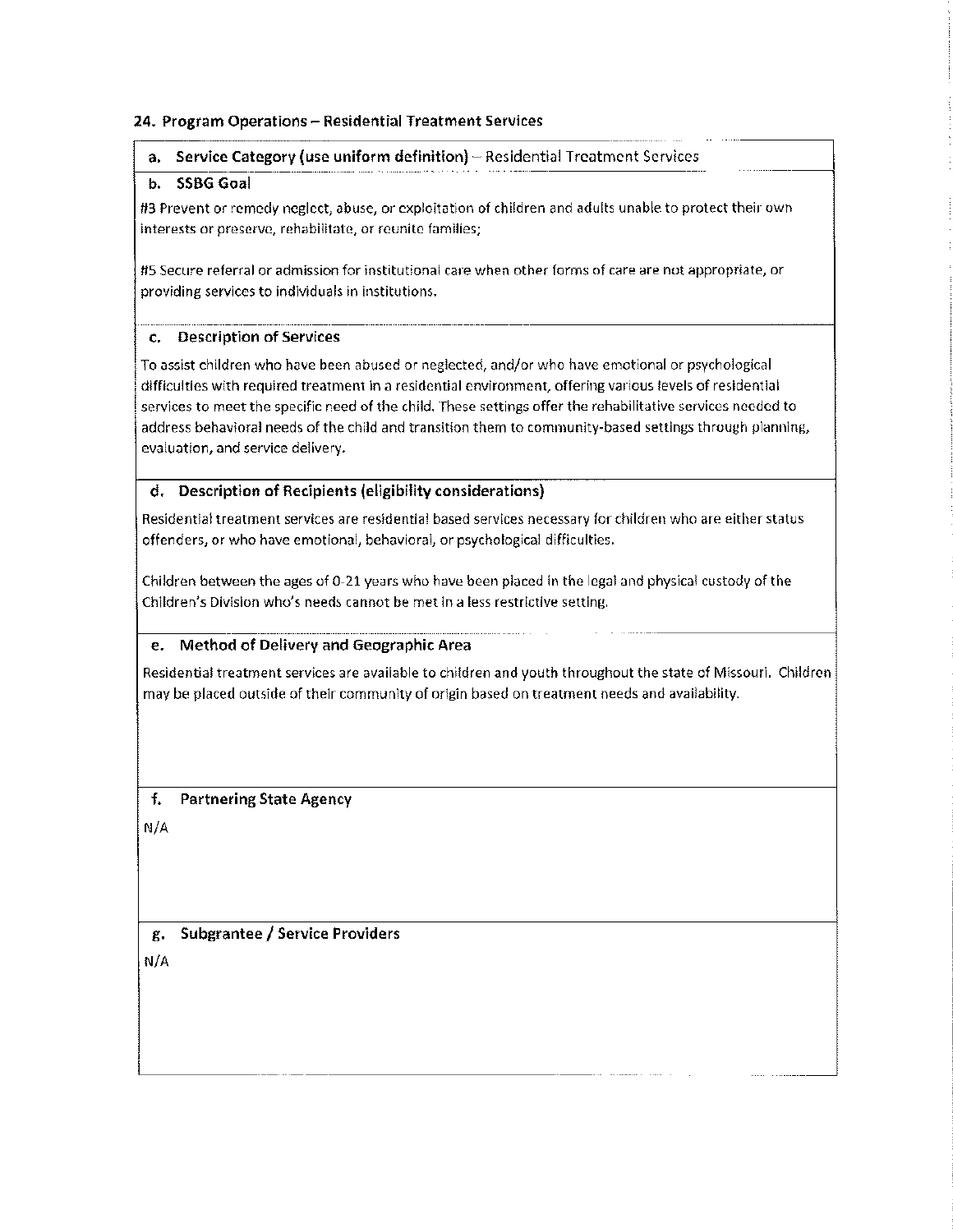#### **28, Program Operations** - **Transportation Services**

#### **a.** Service Category (use uniform definition) - Transportation Services

#### **b. SSBG Goal**

#2 Achieve or maintain self-sufficiency, including reduction or prevention of dependency;

#4 Prevent or reduce inappropriate institutional care by providing for community-based care, home-based **care, or other forms of less intensive care** 

#### **C, Description of Services**

To provide or arrange for the travel, including travel costs, of individuals in order to access services, or obtain medical care or employment.

The purpose of transportation is to assist individuals in accessing essential services and community **resources.** 

#### **d, Description of Recipients (eligibility considerations)**

Persons must be at least 60 years of age or disabled age 18 through 59 and in the greatest social or **economic need.** 

#### **e, Method of Delivery and Geographic Area**

Transportation services are available statewide through the state's ten Area Agencies on Aging (AAAs).

#### **f. Partnering State Agency**

Department of Health and Senior Services

#### **g, Subgrantee** / **Service Providers**

Area Agencies on Aging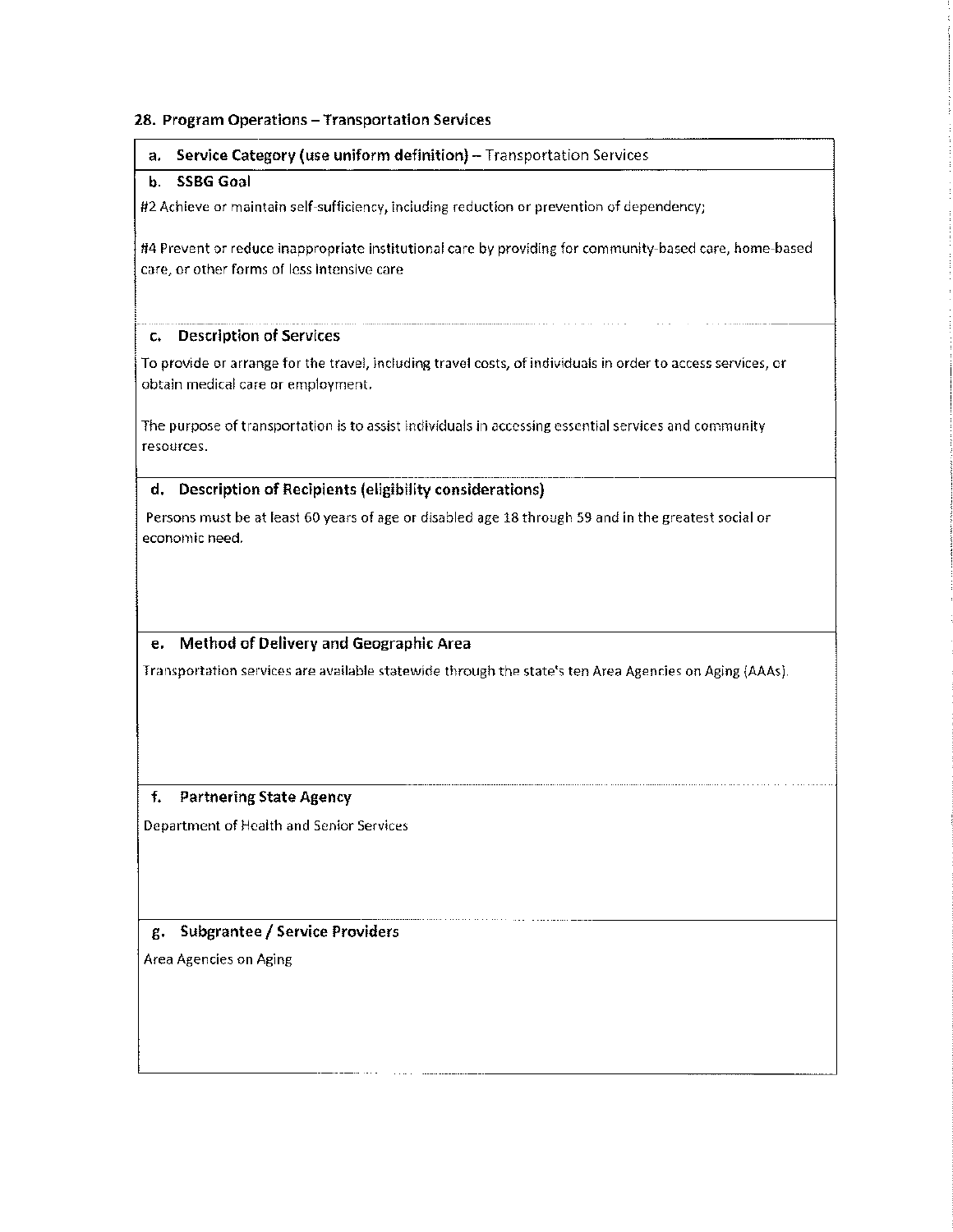#### **29. Program Operations** - **Other Services**

#### **a.** Service Category (use uniform definition) – Other Services

#### **b. SSBG Goal**

#3 Prevent or remedy neglect, abuse, or exploitation of children and adults unable to protect their own **interests or preserve, rehabilitate, or reunite families;** 

**#5 Secure referral or admission for institutional care when other forms of care are not appropriate, or**  providing services to individuals in institutions,

#### **c. Description of Services**

To assist residents in maintaining or improving their overall quality of life.

Ombudsman services assist LTC facility residents maintain or improve quality of life by assisting residents to **gain access to resources appropriate to their needs. Service activity includes a brief assessment of needs, providing available information, referral to suitable resources, and serving a liaison function to those**  resources, Follow-up activities that include investigating a resident's complaint are conducted when

#### **d. Description of Recipients (eligibility considerations)**

Eligibility for other services for the Division of Senior and Disability Services is persons must be at least 60 years of age or disabled age 18 through 59 and in the greatest social or economic need.

#### **e. Method of Delivery and Geographic Area**

Statewide through coordination of the State Long-Term Care Ombudsman Office and the state's ten Area Agencies on Aging.

#### **f. Partnering State Agency**

Department of Health and Senior Services, Division of Senior and Disability Services

#### **g. Subgrantee** / **Service Providers**

Area Agencies on Aging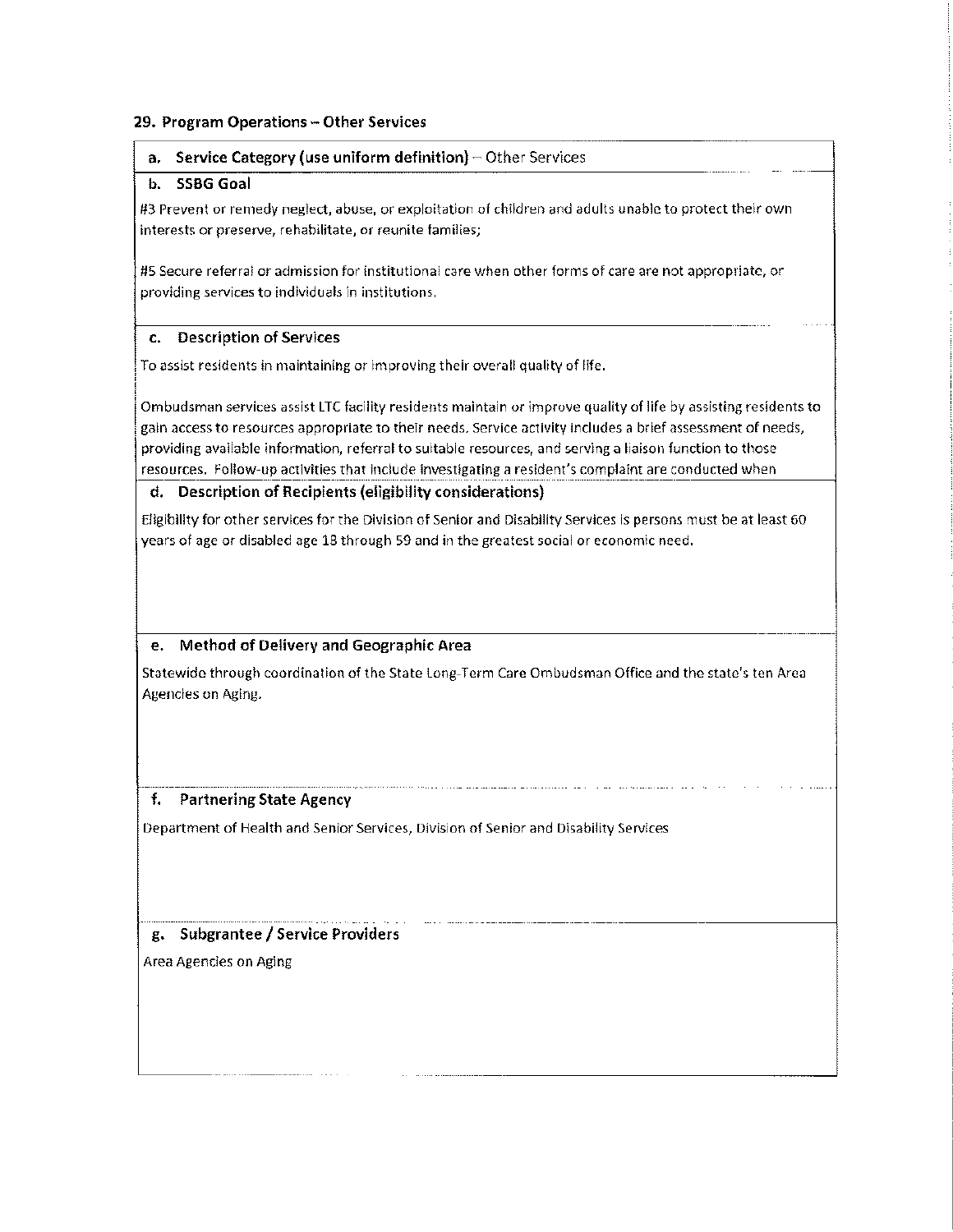#### **V. Appendices**

#### **Appendix A: Documentation of Public Hearing**

*Attach documentation of public hearing, such as public hearing notices, websites, electronic correspondence, letters, newspaper articles, etc.* 

#### **Appendix B: Certifications**

*Attach signed copies of the following certifications* 

- 1. Drug-Free Workplace Requirements
- 2. Environmental Tobacco Smoke
- 3. Lobbying
- **4.** Debarment, Suspension and Other Responsibility Matters

#### **Appendix C: Proof of Audit**

Federal regulations state that: "Each State shall, not less often than every two years, audit its expenditures from amounts received (or transferred for use) under this title ... Within 30 days following the completion of each audit, the State shall submit a copy of that audit to the legislature of the State and to the Secretary." (Sec. 2006 [42 U.S.C. 1397a, Sec. 2006]).

*Provide a copy or link to the most recent audit, or a description of the audit that specifies when the audit occurred and summarizes the results of the audit.* 

**Appendix D: SF 424M**  *Scanned copy must be uploaded with application* 

**Appendix E: Federal Financial Report (FFR) For SF-42S Federal Financial Reporting (FFR) Form SF-425**  *Scanned copy must be uploaded with the Intended Use Plan* 

**Appendix F: TANF ACF-196R form**  *Scanned copy must be uploaded with the Intended Use Plan*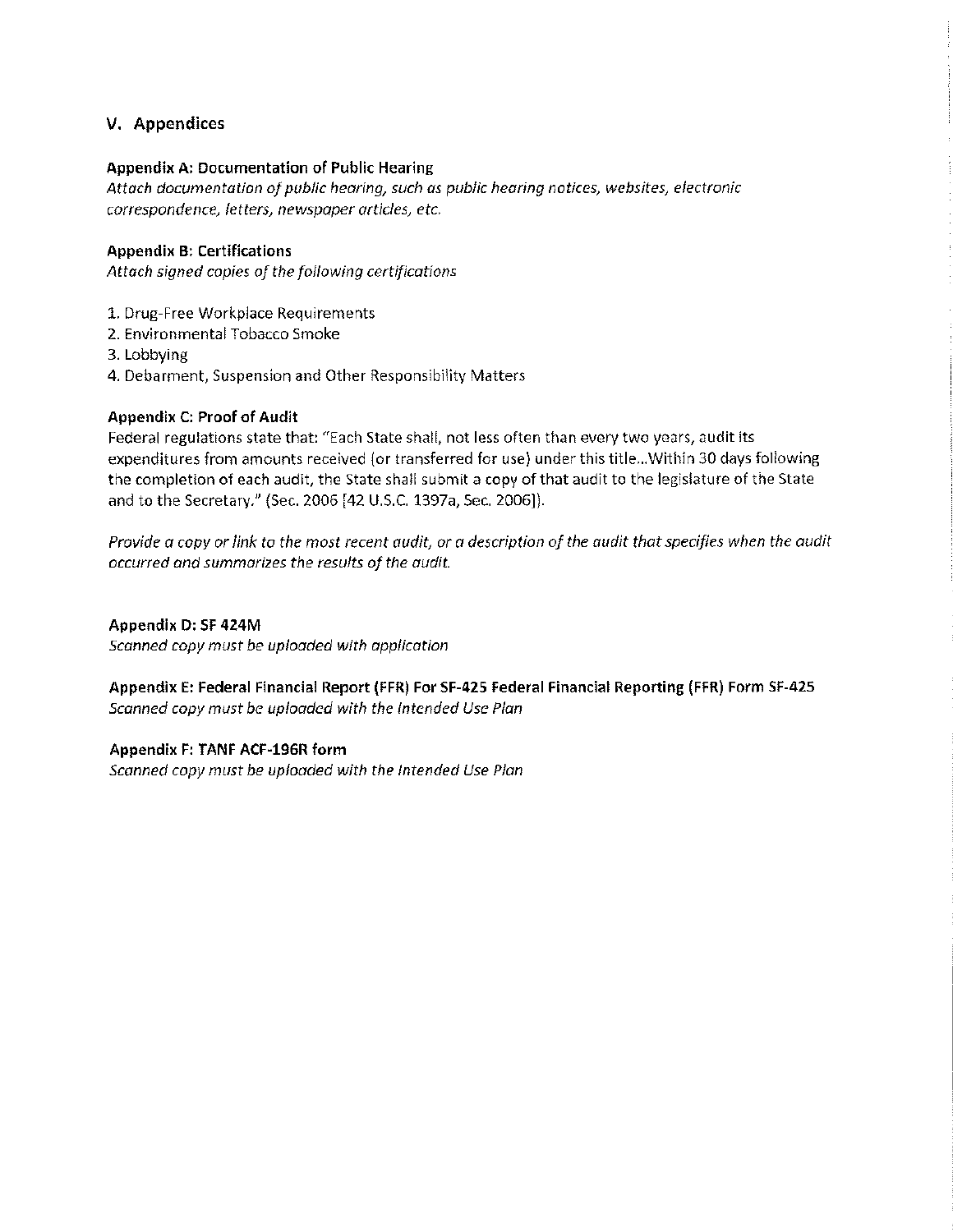## **Documentation of Public Hearing**

The State used the SFY 2022 State Legislature's public notice and public hearing process for review and input on the proposed Administration goals, objectives and outcomes priorities, budget priorities, spending and financial plan for SFY 2023 mission essential functions, including means of financing. Legislative and public input included the transfer of Temporary Assistance for Needy Families (TANF) funds into SSBG for SSBG use. The budget process is outlined in State Statute, available at the following link:

http://revisor.mo.gov/main/OneChapter.aspx?cbapter=33

The schedule for legislative hearings on budget actions can be found at the following link:

https://house.mo.gov/MediaCenter.aspx?selected=BudgetArchive

The SFY 2023 Pre-Expenditure Report will be posted on the Missouri Department of social Services' (the DSS) website for public review.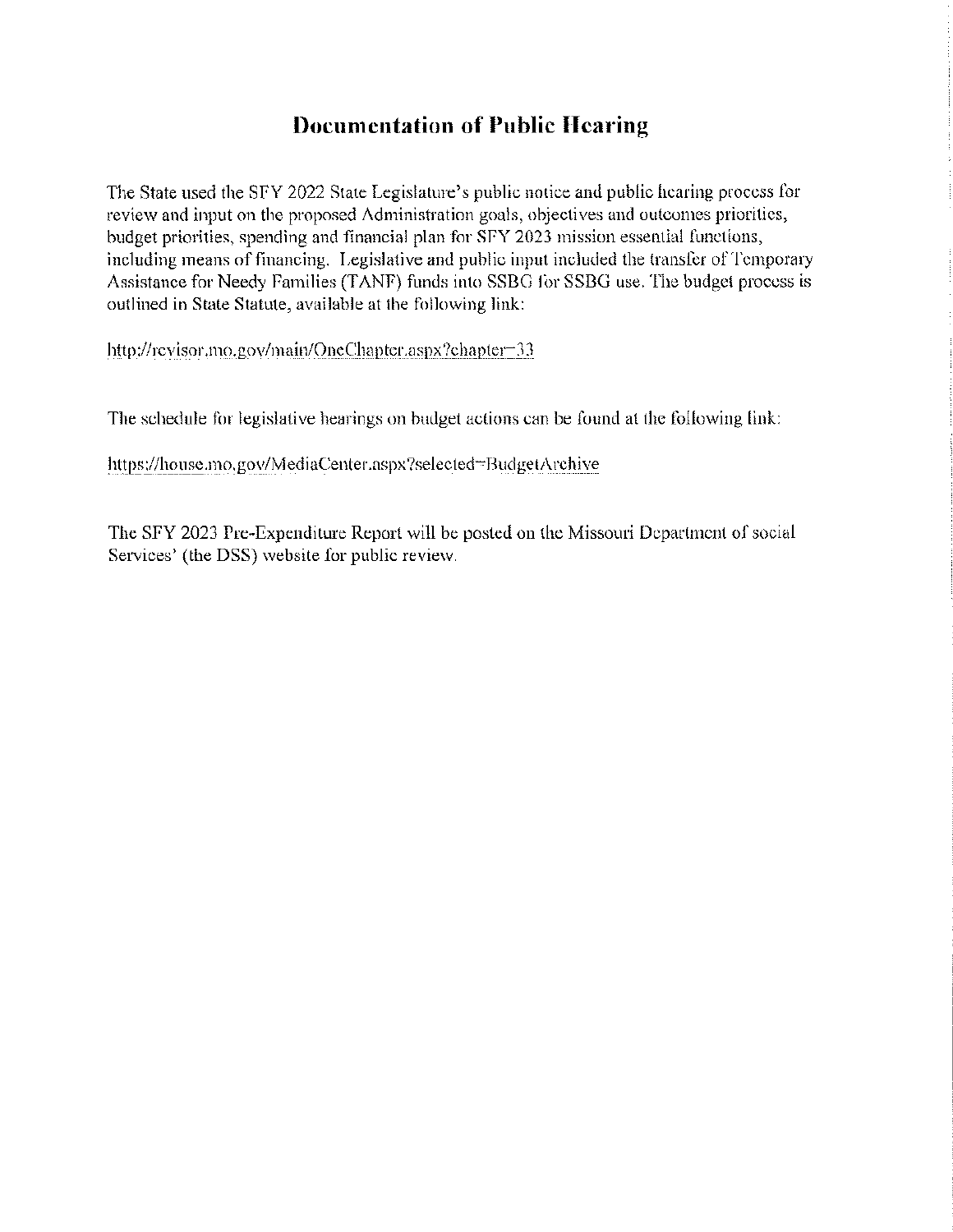#### **CERTIFICATION REGARDING DRUG-FREE WORKPLACE REQUIREMENTS**

This certification is required by the regulations implementing the Drug-Free Workplace Act of 1988: 45 CFR Part 76, Subpart, F. Sections 76.630(c) and (d)(2) and 76.645 (a)(l) and (b) provide that a Federal agency may designate a central receipt point for STATE-WIDE AND STATE AGENCY-WIDE certifications, and for notification of criminal drug convictions. For the Department of Health and Human Services, the central point is: Division of Grants Management and Oversight, Office of Management and Acquisition, Department of Health and Human Services, Room 517-D, 200 Independence Avenue, SW Washington, DC 20201. Certification Regarding Drug-Free Workplace Requirements (Instructions for Certification)

1. By signing and/or submitting this application or grant agreement, the grantee is providing the certification set out below.

2. The certification set out below is a material representation of fact upon which reliance is placed when the agency awards the grant. If it is later determined that the grantee knowingly rendered a false certification, or otherwise violates the requirements of the Drug-Free Workplace Act, the agency, in addition to any other remedies available to the Federal Government, may take action authorized under the Drug-Free Workplace Act.

3. For grantees other than individuals, Alternate I applies.

4. For grantees who are individuals, Alternate II applies.

5. Workplaces under grants, for grantees other than individuals, need to be identified on the certification. If known, they may be identified in the grant application. If the grantee does not identify the workplaces at the time of application, or upon award, if there is no application, the grantee must keep the identity of the workplace(s) on file in its office and make the information available for Federal inspection. Failure to identify all known workplaces constitutes a violation of the grantee's drug-free workplace requirements.

6. Workplace identifications must include the actual address of buildings (or parts of buildings) or other sites where work under the grant takes place. Categorical descriptions may be used (e.g., all vehicles of a mass transit authority or State highway department while in operation, State employees in each local unemployment office, performers in concert halls or radio studios).

7. If the workplace identified to the agency changes during the performance of the grant, the grantee shall inform the agency of the change(s), if it previously identified the workplaces in question (see paragraph five).

8. Definitions of tenns in the Nonprocurement Suspension and Debarment common rule and Drug-Free Workplace common rule apply to this certification. Grantees' attention is called, in particular, to the following definitions from these rules: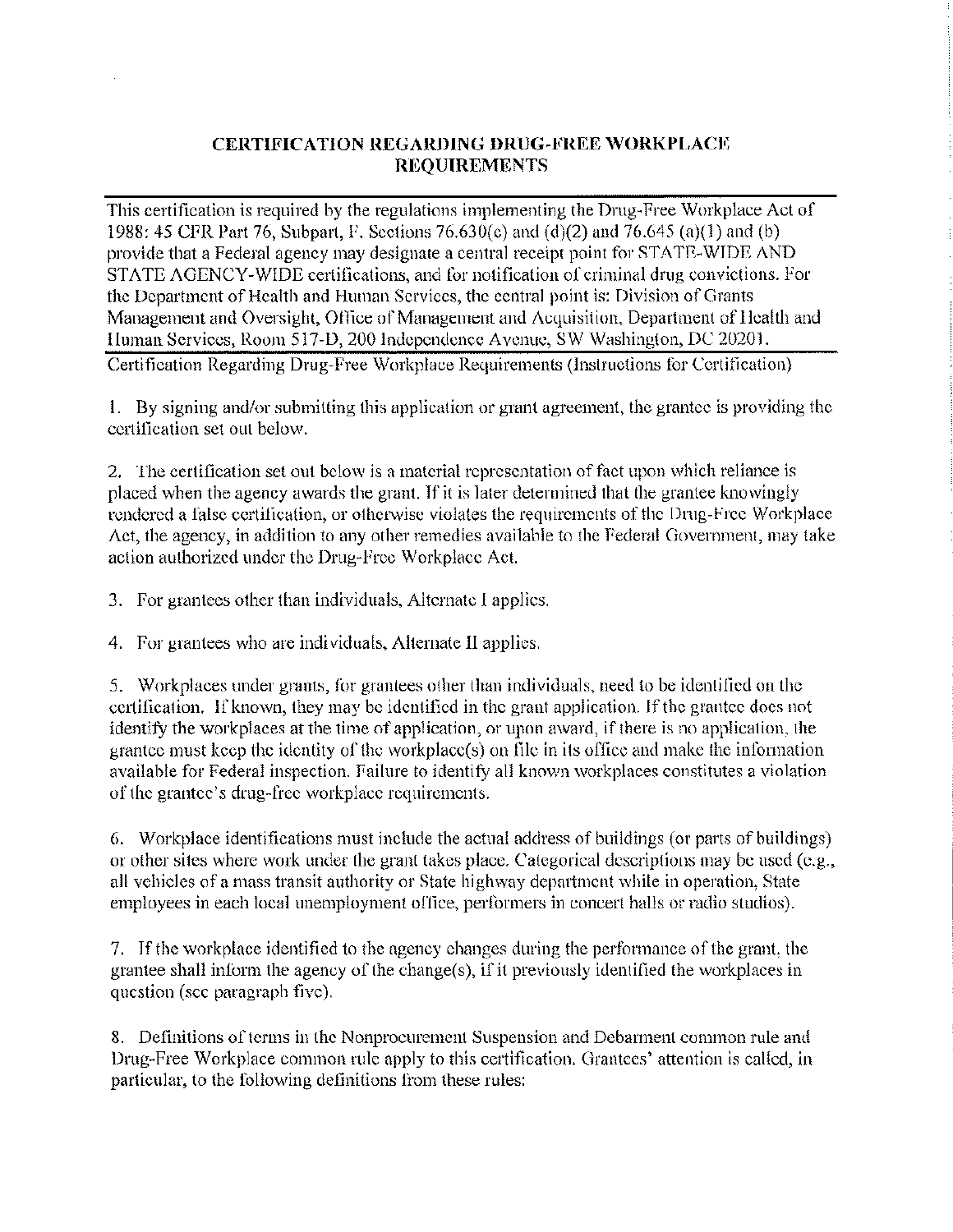*Controlled substance* means a controlled substance in Schedules I through V of the Controlled Substances Act (21 U.S.C. 812) and as further defined by regulation (21 CFR 1308.11 through 1308,15);

*Conviction* means a finding of guilt (including a plea of nolo contendere) or imposition of sentence, or both, by any judicial body charged with the responsibility to determine violations of the Federal or State criminal drug statutes;

*Criminal drug statute* means a Federal or non-Federal criminal statute involving the manufacture, distribution, dispensing, use, or possession of any controlled substance;

*Employee* means the employee of a grantee directly engaged in the performance of work under a grant, including: (i) All direct charge employees; (ii) All indirect charge employees unless their impact or involvement is insignificant to the performance of the grant; and, (iii) Temporary personnel and consultants who are directly engaged in the performance of work under the grant and who are on the grantee's payroll. This definition does not include workers not on the payroll of the grantee (e.g., volunteers, even if used to meet a matching requirement; consultants or independent contractors not on the grantee's payroll; or employees of subrecipients or subcontractors in covered workplaces).

Certification Regarding Drug-Free Workplace Requirements

Alternate I. (Grantees Other Than Individuals)

The grantee certifies that it will or will continue to provide a drug-free workplace by:

(a) Publishing a statement notifying employees that the unlawful manufacture, distribution, dispensing, possession, or use of a controlled substance is prohibited in the grantee's workplace and specifying the actions that will be taken against employees for violation of such prohibition;

(b) Establishing an ongoing drug-free awareness program to inform employees about - -

(1) The dangers of drng abuse in the workplace;

(2) The grantee's policy of maintaining a drug-free workplace;

(3) Any available drng counseling, rehabilitation, and employee assistance programs; and

( 4) The penalties that may be imposed upon employees for drng abuse violations occurring in the workplace;

( c) Making it a requirement that each employee to be engaged in the performance of the grant be given a copy of the statement required by paragraph (a);

(d) Notifying the employee in the statement required by paragraph (a) that, as a condition of employment under the grant, the employee will - -

(1) Abide by the terms of the statement; and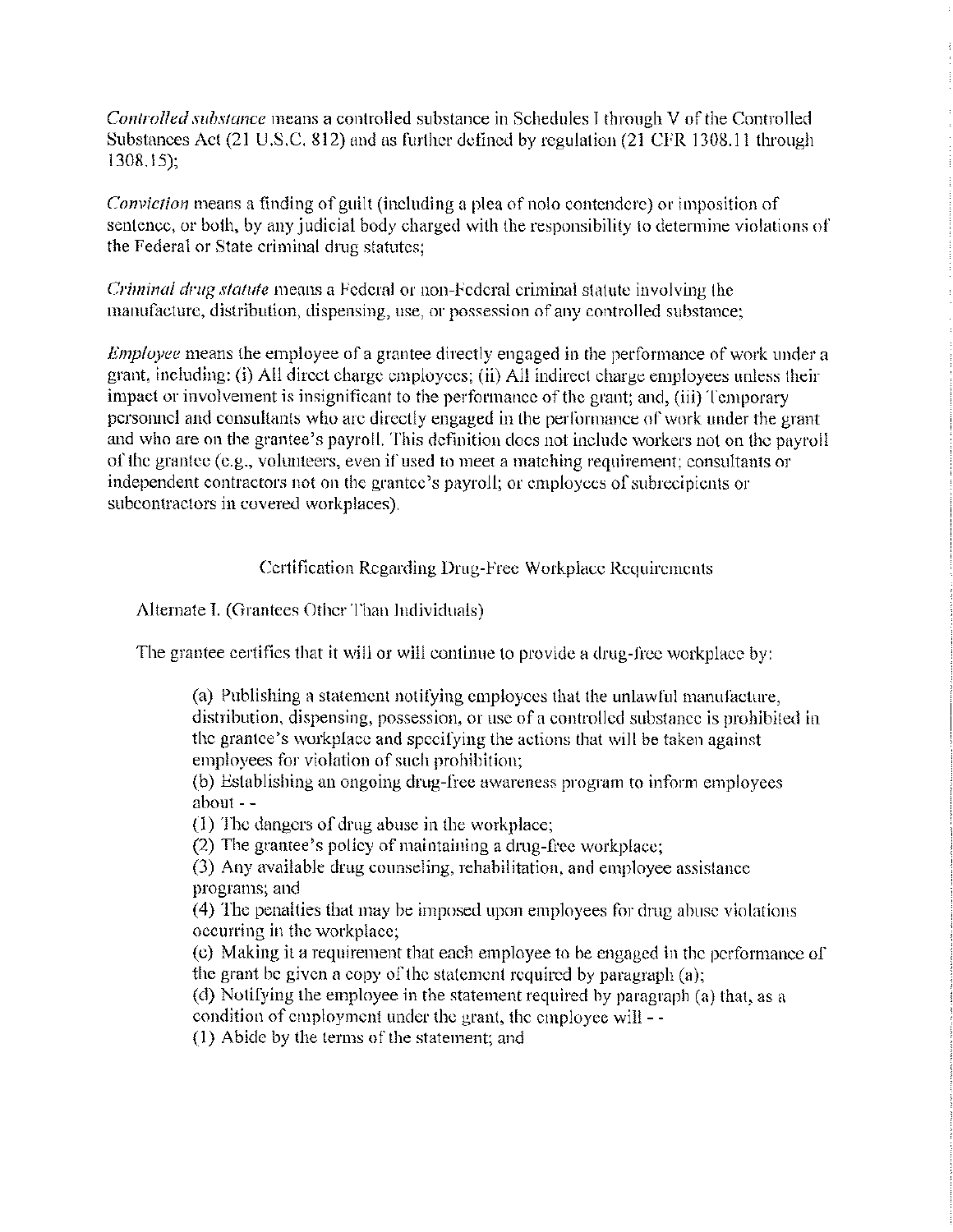(2) Notify the employer in writing of his or her conviction for a violation of a criminal drug statute occurring in the workplace no later than five calendar days after such conviction;

( e) Notifying the agency in writing, within IO calendar days after receiving notice under paragraph  $(d)(2)$  from an employee or otherwise receiving actual notice of such conviction. Employers of convicted employees must provide notice, including position title, to every grant officer or other designee on whose grant activity the convicted employee was working, unless the Federal agency has designated a central point for the receipt of such notices. Notice shall include the identification number(s) of each affected grant;

 $(1)$  Taking one of the following actions, within 30 calendar days of receiving notice under paragraph  $(d)(2)$ , with respect to any employee who is so convicted  $-\frac{1}{2}$ (I) Taking appropriate personnel action against such an employee, up to and including termination, consistent with the requirements of the Rehabilitation Act of 1973, as amended; or

(2) Requiring such employee to pmiicipate satisfactorily in a drug abuse assistance or rehabilitation program approved for such purposes by a Federal, State, or local health, law enforcement, or other appropriate agency;

(g) Making a good faith effort to continue to maintain a drug-free workplace through implementation of paragraphs (a), (b), (c), (d), (e) and (f).

(B) The grantee may insert in the space provided below the site(s) for the performance of work done in connection with the specific grant:

Place of Performance (Street address, city, county, state, zip code)

*ich*, Jefferson Cit<sub>le</sub>, me

Check if there are workplaces on file that are not identified here.

Alternate II. (Grantees Who Are Individuals)

(a) The grantee certifies that, as a condition of the grant, he or she will not engage in the unlawful manufacture, distribution, dispensing, possession, or use of a controlled substance in conducting any activity with the grant;

(b) If convicted of a criminal drug offense resulting from a violation occurring during the conduct of any grant activity, he or she will report the conviction, in writing, within 10 calendar days of the conviction, to every grant officer or other designee, unless the Federal agency designates a central point for the receipt of such notices. When notice is made to such a central point, it shall include the identification number(s) of each affected grant.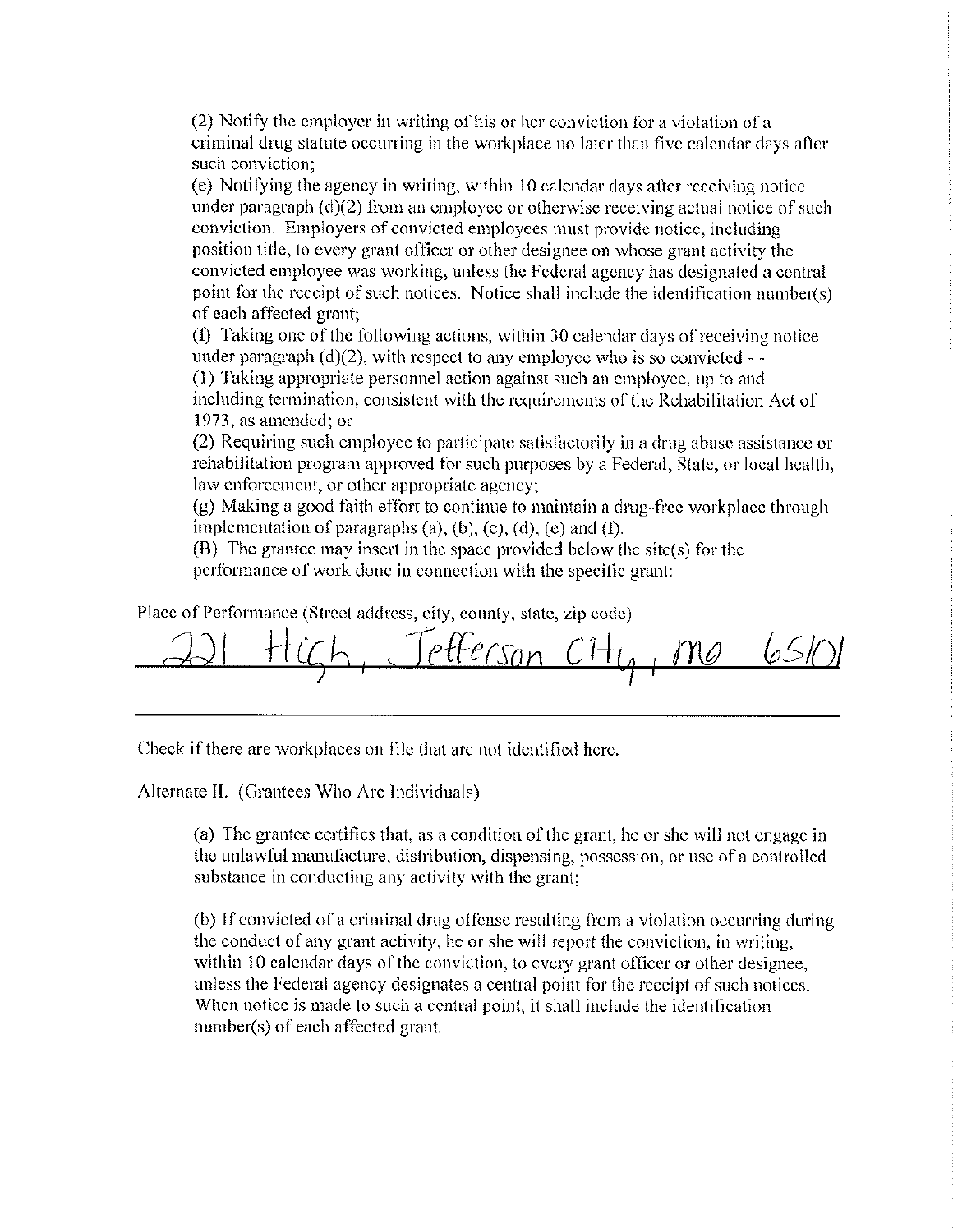### [55 FR 21690, 21702, May 25, 1990]

Patient Lieux 6/3/22  $\frac{1}{2}$  $\overline{\text{Title}}$ 

Organization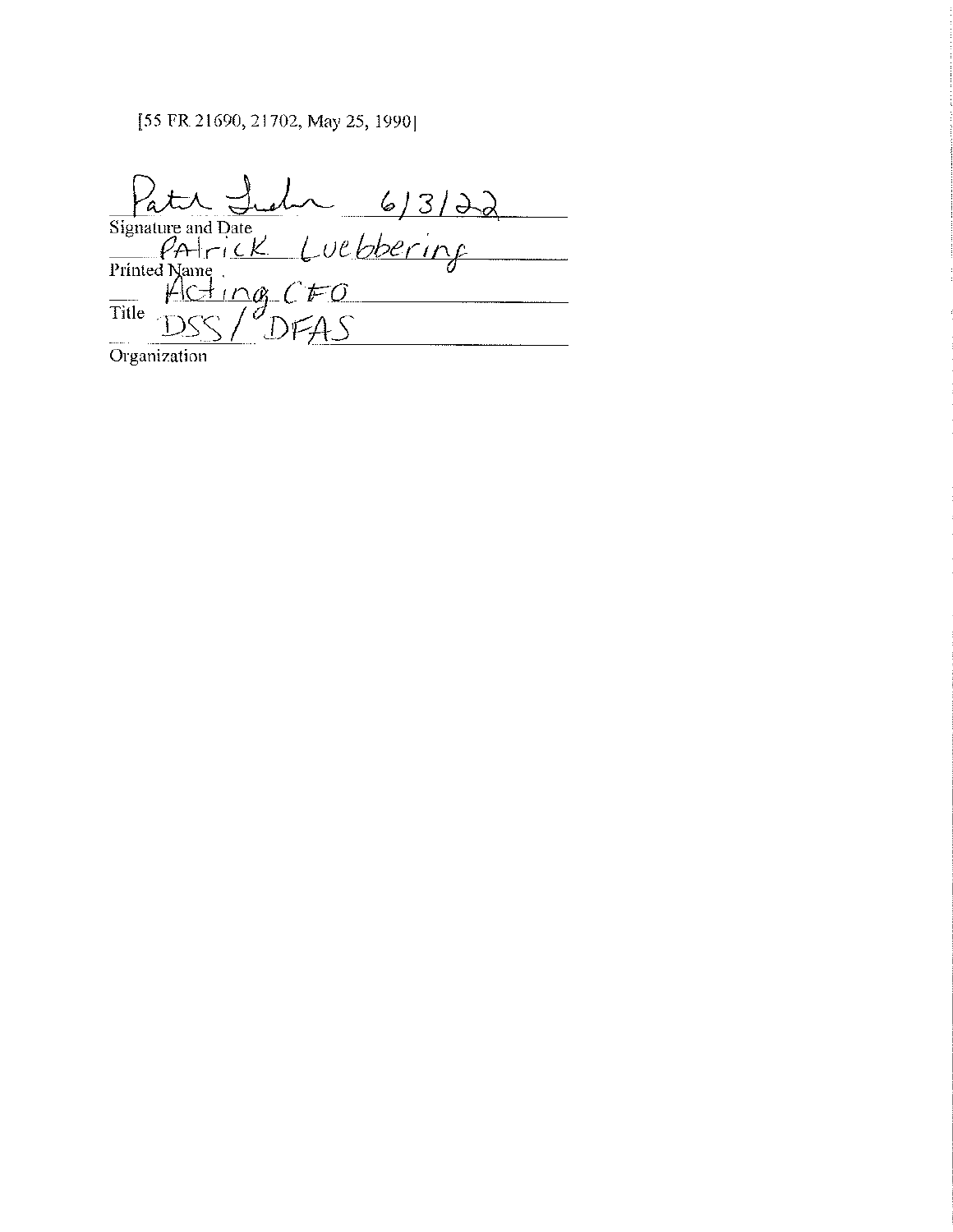#### **CERTIFICATION REGARDING ENVIRONMENTAL TOBACCO SMOKE**

Public Law 103227, Part C Environmental Tobacco Smoke, also known as the Pro Children Act of 1994, requires that smoking not be permitted in any portion of any indoor routinely owned or leased or contracted for by an entity and used routinely or regularly for provision of health, day care, education, or library services to children under the age of 18, if the services are funded by Federal programs either directly or through State or local governments, by Federal grant, contract, loan, or loan guarantee. The law does not apply to children's services provided in private residences, facilities funded solely by Medicare or Medicaid funds, and portions of facilities used for inpatient drug or alcohol treatment. Failure to comply with the provisions of the law may result in the imposition of a civil monetary penalty of up to \$1000 per day and/or the imposition of an administrative compliance order on the responsible entity by signing and submitting this application the applicant/grantee certifies that it will comply with the requirements of the Act.

The applicant/grantee further agrees that it will require the language of this certification be included in any subawards which contain provisions for the children's services and that all subgrantees shall certify accordingly.

Luebbering<br>CFO Signature and Date Printed Name Title Organization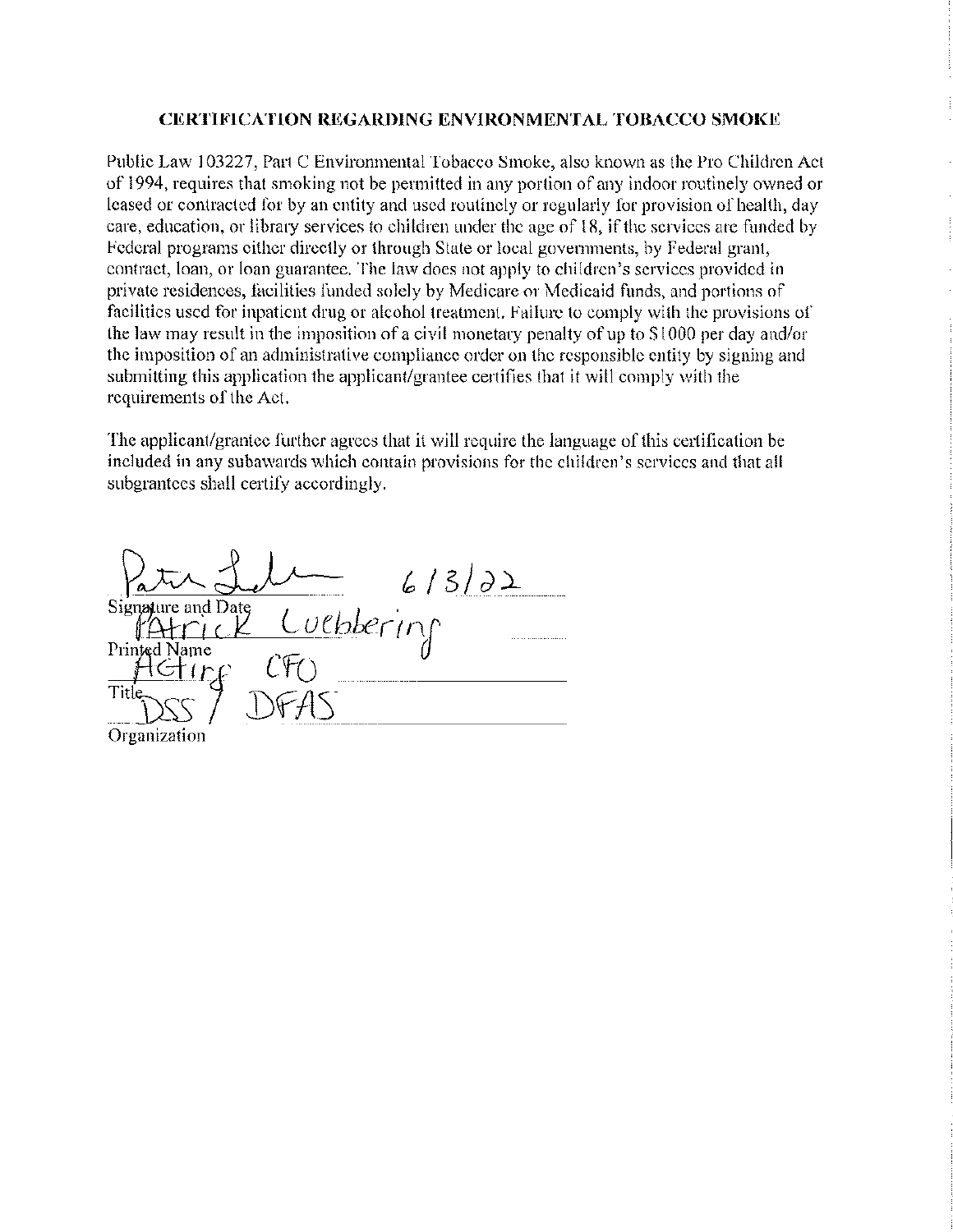#### **CERTIFICATION REGARDING LOBBYING**

Certification for Contracts, Grants, Loans, and Cooperative Agreements

The undersigned certifies, to the best of his or her knowledge and belief, that:

(1) No Federal appropriated funds have been paid or will be paid, by or on behalf of the undersigned, to any person for influencing or attempting to influence an officer or employee of an agency, a Member of Congress, an officer or employee of Congress, or an employee of a Member of Congress in connection with the awarding of any Federal contract, the making of any Federal grant, the making of any Federal loan, the entering into of any cooperative agreement, and the extension, continuation, renewal, amendment, or modification of any Federal contract, grant, loan, or cooperative agreement.

(2) If any funds other than Federal appropriated funds have been paid or will be paid to any person for influencing or attempting to influence an officer or employee of any agency, a Member of Congress, an officer or employee of Congress or an employee of a Member of Congress in connection with this Federal contract, grant, loan, or cooperative agreement, the undersigned shall complete and submit Standard Form-LLL, "Disclosure Form to Report Lobbying," in accordance with its instructions.

(3) The undersigned shall require that the language of this certification be included in the award documents for all subawards at all tiers (including subcontracts, subgrants, and contracts under grants, loans, and cooperative agreements) and that all subrecipients shall certify and disclose accordingly. This certification is a material representation of fact upon which reliance was placed when this transaction was made or entered into. Submission of this certification is a prerequisite for making or entering into this transaction imposed by section 1352, title 31, U.S. Code. Any person who fails to file the required certification shall be subject to a civil penalty of not less than \$ I 0,000 and not more than \$100,000 for each such failure.

Statement for Loan Guarantees and Loan Insurance

The undersigned states, to the best of his or her knowledge and belief, that:

If any funds have been paid or will be paid to any person for influencing or attempting to influence an officer or employee of any agency, a Member of Congress, an officer or employee of Congress, or an employee of a Member of Congress in connection with this commitment providing for the United States to insure or guarantee a loan, the undersigned shall complete and submit Standard Form-LLL, "Disclosme Form to Report Lobbying," in accordance with its instrnctions. Submission of this statement is a prerequisite for making or entering into this transaction imposed by section 1352, title 31, U.S. Code. Any person who fails to file the required statement shall be subject to a civil penalty of not less than  $$10,000$  and not more than  $$100,000$  for each such failure.

Signature and Date Welterin Printed Name Title. **Organization**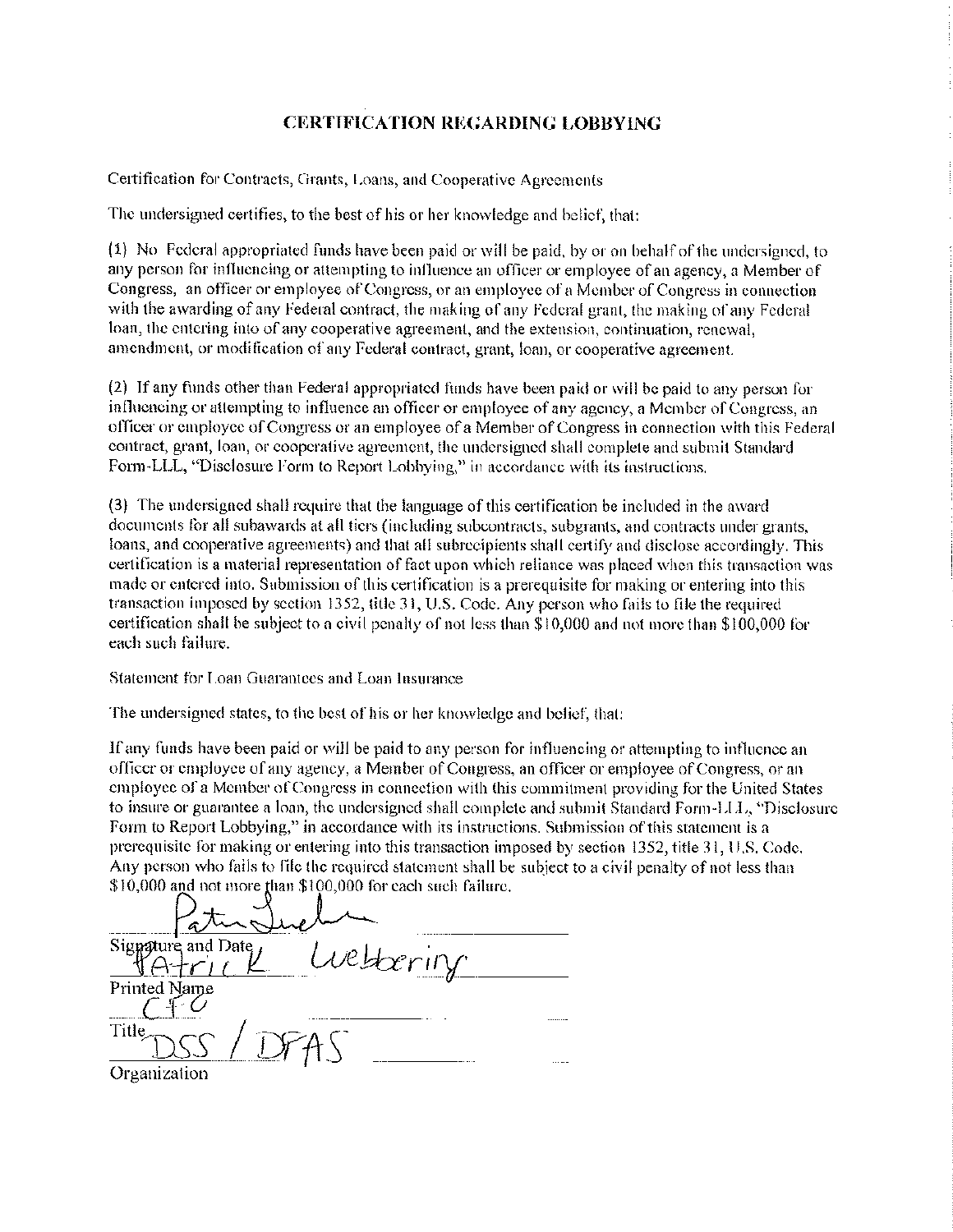#### **CERTIFICATION REGARDING DEBARMENT, SUSPENSION AND OTHER RESPONSIBILITY MATTERS**

Certification Regarding Debarment, Suspension, and Other Responsibility Matters - - Primary Covered Transactions

#### Instructions for Certification

I. By signing and submitting this proposal, the prospective primary participant is providing the certification set out below.

2. The inability of a person to provide the certification required below will not necessarily result in denial of participation in this covered transaction. The prospective participant shall submit an explanation of why it cannot provide the certification set out below. The certification or explanation will be considered in connection with the department or agency's determination whether to enter into this transaction. However, failure of the prospective primary participant to furnish a certification or an explanation shall disqualify such person from participation in this transaction.

3. The certification in this clause is a material representation of fact upon which reliance was placed when the department or agency determined to enter into this transaction. If it is later determined that the prospective primary participant knowingly rendered an erroneous certification, in addition to other remedies available to the Federal Government, the department or agency may terminate this transaction for cause or default.

4. The prospective primary participant shall provide immediate written notice to the department or agency to which this proposal is submitted if at any time the prospective primary patticipant learns that its certification was erroneous when submitted or has become erroneous by reason of changed circumstances.

5. The terms covered transaction, debarred, suspended, ineligible, lower tier covered transaction, participant, person, primary covered transaction, principal, proposal, and voluntarily excluded, as used in this clause, have the meanings set out in the Definitions and Coverage sections of the rules implementing Executive Order 12549. You may contact the department or agency to which this proposal is being submitted for assistance in obtaining a copy of those regulations.

6. The prospective primary participant agrees by submitting this proposal that, should the proposed covered transaction be entered into, it shall not knowingly enter into any lower tier covered transaction with a person who is proposed for debarment under 48 CFR part 9, subpart 9.4, debarred, suspended, declared ineligible, or voluntarily excluded from participation in this covered transaction, unless authorized by the department or agency entering into this transaction.

7. The prospective primary participant further agrees by submitting this proposal that it will include the clause titled "Certification Regarding Debarment, Suspension, Ineligibility and Voluntary Exclusive-Lower Tier Covered Transaction," provided by the department or agency entering into this covered transaction, without modification, in all lower tier covered transactions and in all solicitations for lower tier covered transactions.

8. A participant in a covered transaction may rely upon a certification of a prospective participant in a lower tier covered transaction that is not proposed for debarment under 48 CFR part 9, subpart 9.4, debarred, suspended, ineligible, or voluntarily excluded from the covered transaction, unless it knows that the certification is erroneous. A participant may decide the method and frequency by which it determines the eligibility of its principals. Each participant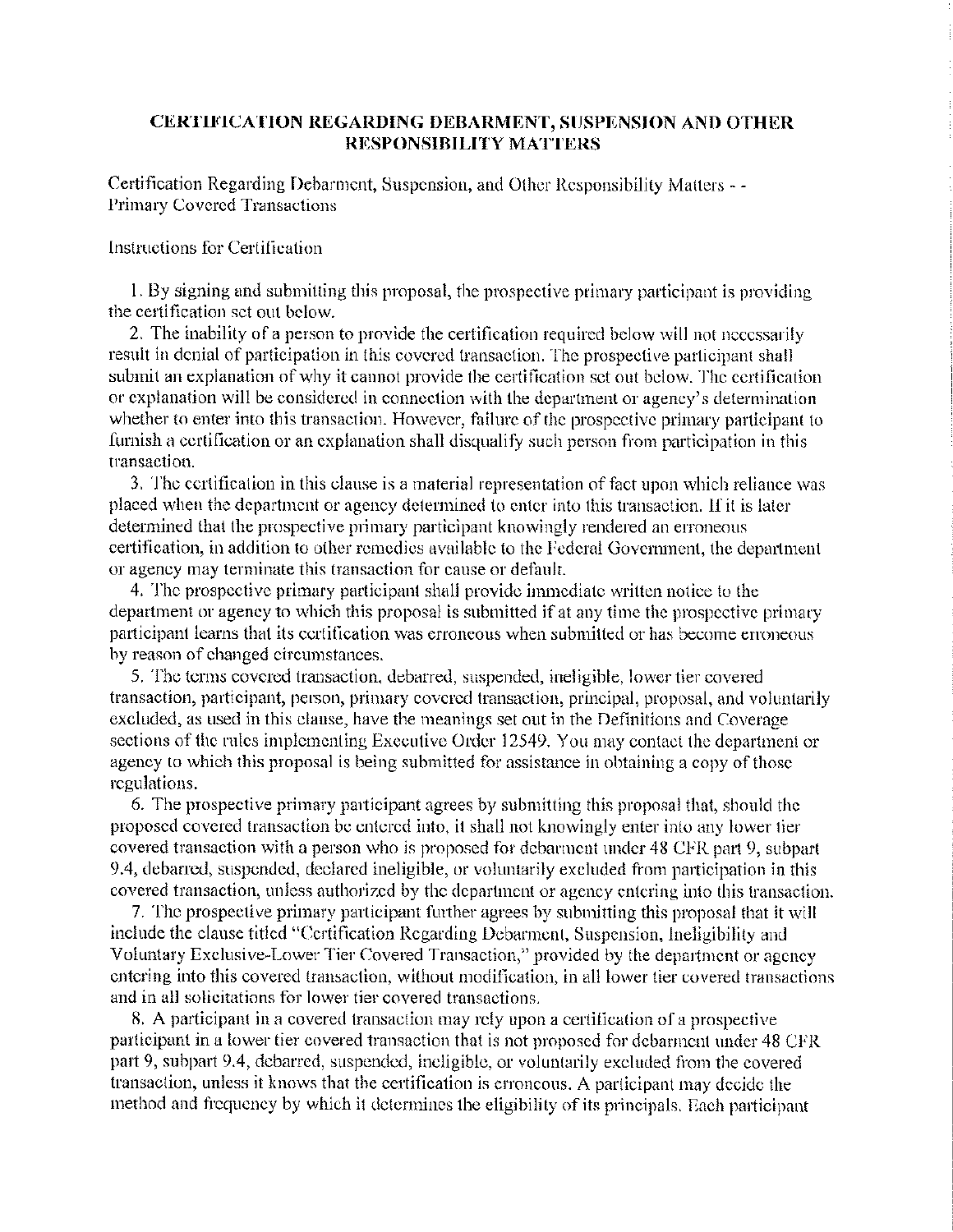may, but is not required to, check the List of Parties Excluded from Federal Procurement and Nonprocurement Programs.

9. Nothing contained in the foregoing shall be construed to require establishment of a system of records in order to render in good faith the certification required by this clause. The knowledge and information of a participant is not required to exceed that which is normally possessed by a prudent person in the ordinary course of business dealings.

I 0. Except for transactions authorized under paragraph 6 of these instructions, if a participant in a covered transaction knowingly enters into a lower tier covered transaction with a person who is proposed for debarment under 48 CFR part 9, subpart 9.4, suspended, debarred, ineligible, or voluntarily excluded from participation in this transaction, in addition to other remedies available to the Federal Government, the department or agency may terminate this transaction for cause or default.

#### \*\*\*\*\*\*\*\*\*\*\*

Certification Regarding Debarment, Suspension, and Other Responsibility Matters - - Primary Covered Transactions

(I) The prospective primary participant certifies to the best of its knowledge and belief, that it and its principals:

(a) Are not presently debarred, suspended, proposed for debarment, declared ineligible, or voluntarily excluded by any Federal department or agency;

(b) Have not within a three-year period preceding this proposal been convicted of or had a civil judgment rendered against them for commission of fraud or a criminal offense in connection with obtaining, attempting to obtain, or performing a public (Federal, State or local) transaction or contract under a public transaction; violation of Federal or State antitrust statutes or commission of embezzlement, theft, forgery, bribery, falsification or destruction of records, making false statements, or receiving stolen property;

(c) Are not presently indicted for or otherwise criminally or civilly charged by a governmental entity (Federal, State or local) with commission of any of the offenses enumerated in paragraph  $(1)(b)$  of this certification; and

( d) Have not within a three-year period preceding this application/proposal had one or more public transactions (Federal, State or local) terminated for cause or default.

(2) Where the prospective primary participant is unable to certify to any of the statements in this certification, such prospective participant shall attach an explanation to this proposal.

Certification Regarding Debarment, Suspension, Ineligibility and Voluntary Exclusion - - Lower Tier Covered Transactions

Instructions for Certification

I. By signing and submitting this proposal, the prospective lower tier participant is providing the certification set out below.

2. The certification in this clause is a material representation of fact upon which reliance was placed when this transaction was entered into. If it is later determined that the prospective lower tier participant knowingly rendered an erroneous certification, in addition to other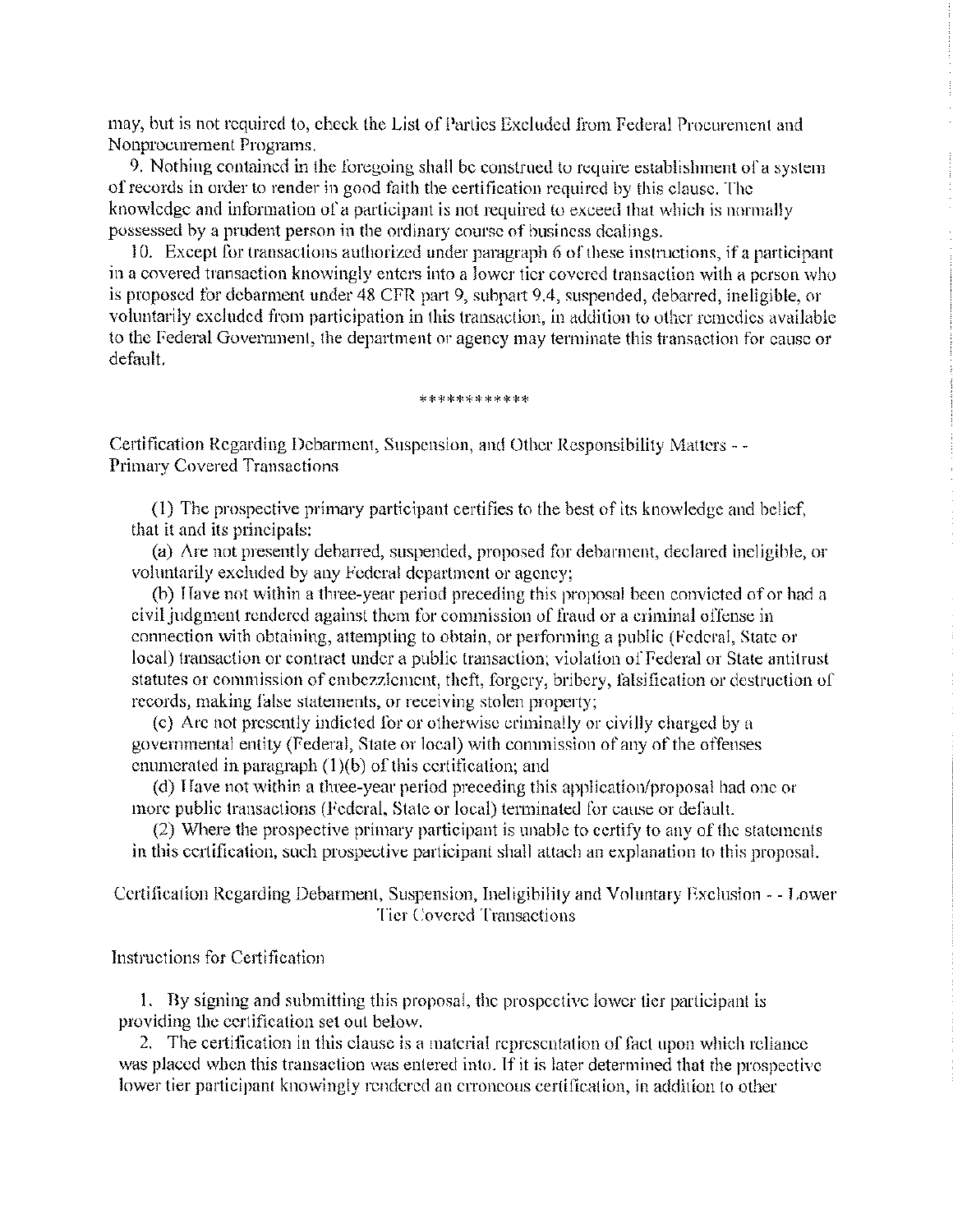remedies available to the Federal Government the department or agency with which this transaction originated may pursue available remedies, including suspension and/or debarment.

3. The prospective lower tier participant shall provide immediate written notice to the person to which this proposal is submitted if at any time the prospective lower tier participant learns that its certification was erroneous when submitted or had become erroneous by reason of changed circumstances.

4. The terms covered transaction, debarred, suspended, ineligible, lower tier covered transaction, participant, person, primary covered transaction, principal, proposal, and voluntarily excluded, as used in this clause, have the meaning set out in the Definitions and Coverage sections of rnles implementing Executive Order 12549. You may contact the person to which this proposal is submitted for assistance in obtaining a copy of those regulations.

5. The prospective lower tier participant agrees by submitting this proposal that, should the proposed covered transaction be entered into, it shall not knowingly enter into any lower tier covered transaction with a person who is proposed for debarment under 48 CFR part 9, subpart 9.4, debarred, suspended, declared ineligible, or voluntarily excluded from participation in this covered transaction, unless authorized by the department or agency with which this transaction originated.

6. The prospective lower tier participant further agrees by submitting this proposal that it will include this clause titled "Certification Regarding Debarment, Suspension, Ineligibility and Voluntary Exclusion-Lower Tier Covered Transaction," without modification, in all lower tier covered transactions and in all solicitations for lower tier covered transactions.

7. A participant in a covered transaction may rely upon a certification of a prospective participant in a lower tier covered transaction that it is not proposed for debarment under 48 CFR part 9, subpart 9.4, debarred, suspended, ineligible, or voluntarily excluded from covered transactions, unless it knows that the certification is erroneous. A participant may decide the method and frequency by which it determines the eligibility of its principals. Each participant may, but is not required to, check the List of Parties Excluded from Federal Procurement and Nonprocurement Programs.

8. Nothing contained in the foregoing shall be constrned to require establishment of a system of records in order to render in good faith the certification required by this clause. The knowledge and information of a participant is not required to exceed that which is normally possessed by a prndent person in the ordinary course of business dealings.

9. Except for transactions authorized under paragraph five of these instrnctions, if a participant in a covered transaction knowingly enters into a lower tier covered transaction with a person who is proposed for debarment under 48 CFR part 9, subpart 9.4, suspended, debarred, ineligible, or voluntarily excluded from participation in this transaction, in addition to other remedies available to the Federal Government, the department or agency with which this transaction originated may pursue available remedies, including suspension and/or debarment.

#### \*\*\*\*\*\*\*\*\*\*\*\*

Certification Regarding Debarment, Suspension, Ineligibility and Voluntary Exclusion - - Lower Tier Covered Transactions

(1) The prospective lower tier participant certifies, by submission of this proposal, that neither it nor its principals is presently debarred, suspended, proposed for debarment, declared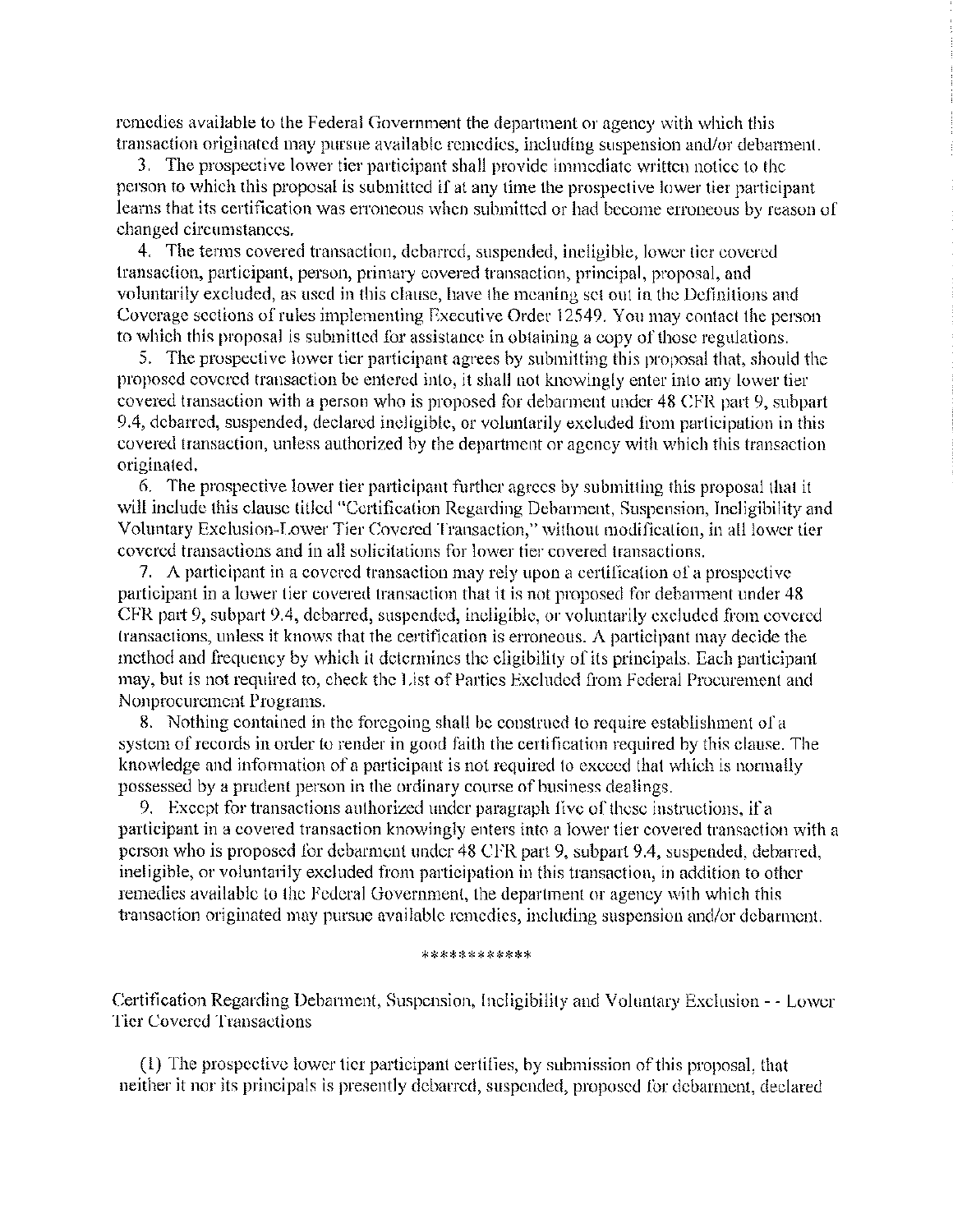incligible, or voluntarily excluded from participation in this transaction by any Federal department or agency.

 $(2)$  Where the prospective lower tier participant is unable to certify to any of the statements in this certification, such prospective participant shall attach an explanation to this proposal.

Signature and Date Luebbering 6/3/22 Printed Name Title.  $DFAN$ Organization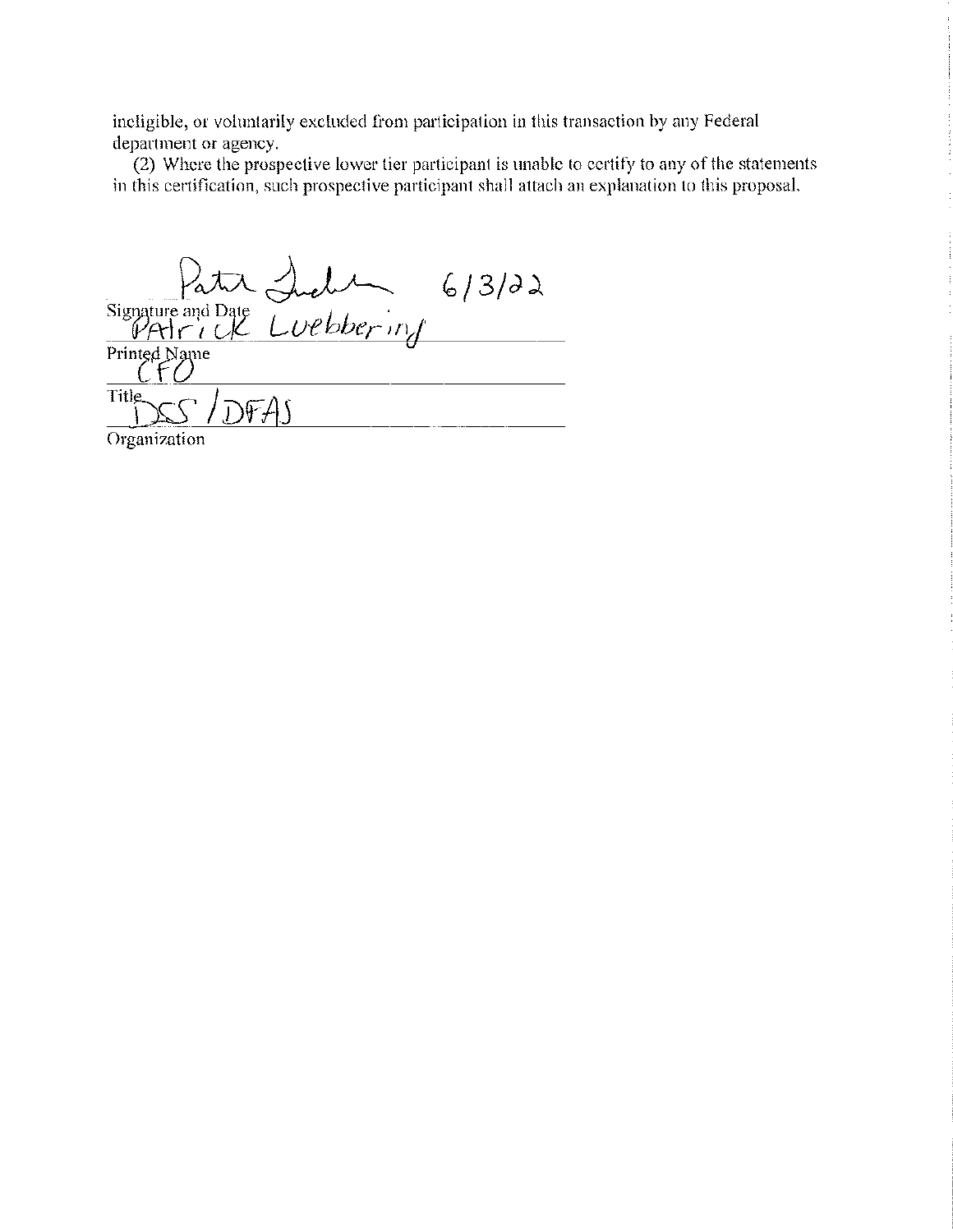## **Proof of Audit**

Missouri's Single Audit report for State Fiscal Year 2021 has not yet been issued. A link to the audit report shall be provided within 30 days of issuance.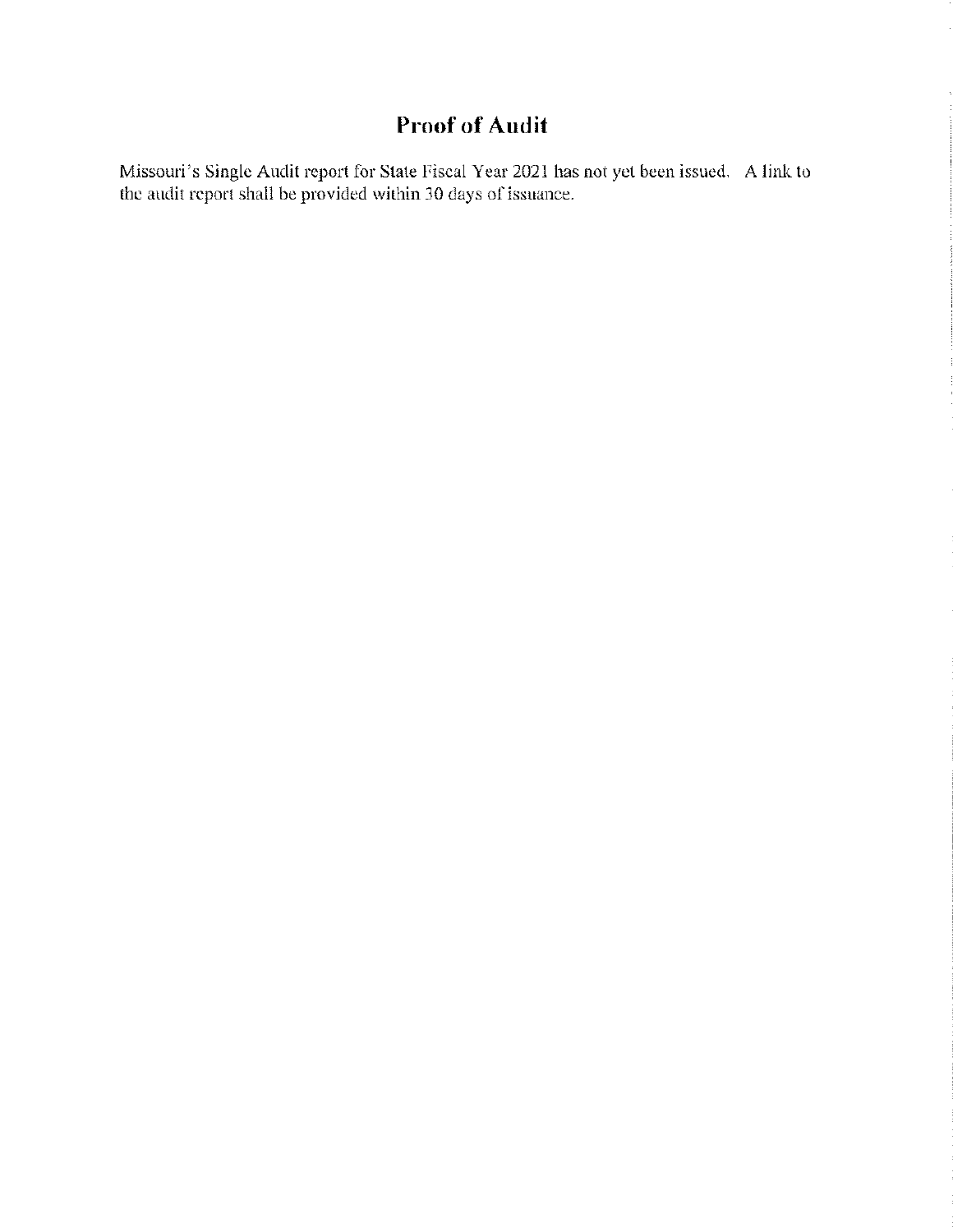| <sup>4</sup> 1.a. Type of Submission;<br><sup>*</sup> Lb. Frequency:<br>* I.e. Consolidated Application/Plan/Fund<br>* Ld. Version:<br>ing Request?<br>$G$ initial<br>$\Gamma$ Plan<br>∯ Aimud<br>G Funding Request<br>$\Gamma$ Other<br>C Resultinission<br>Explanation:<br>$\Gamma$ Revision<br>$C$ Update<br>* Otler (Spreify)<br>State Use Only:<br>2. Date Received:<br>3. Applicant Identifier:<br>5. Date Received By State:<br>4a. Federal Entity Identifier:<br>4b. Federal Award Identifier:<br>6. State Application Identifier:<br>7. APPLICANT INFORMATION<br>* a. Legai Name: Missouri<br>b. Employer/Taxpayer Identification Number (EIN/TIN): 1480898636A1<br><sup>4</sup> c, Organizational DUNS; 780370267<br>d. Address:<br>Post Office Box 1082<br><sup>9</sup> Street 1;<br>Street 2:<br>* City:<br>JEFFERSON CITY<br>County:<br>* State:<br>MO<br>Province:<br><b>United States</b><br>* Country:<br>65192.<br><sup>6</sup> Zip / Postal Code:<br>Organizational Unit:<br>Department Name:<br><b>Bivisian Name:</b><br>Department of Social Services<br>Division of Finance and Administrative Services<br>L Name and contact information of person to be contacted on matters involving this application:<br>Prefix:<br><b>First Name:</b><br>Middle Name:<br><sup>4</sup> Last Name:<br>Clarissa<br>Втоучи<br>Suffix:<br>Title:<br>Organizational Affiliation:<br>Senior Account<br>* Telepkone Nu  <br>Fax Number<br>* Email:<br>тњега<br>clarissa.brown@dss.mo.gov<br>573-751-8934<br><b>Ba, TYPE OF APPLICANT:</b><br>A: State Covernment<br>b. Additional Description:<br>* 9. Nume of Federal Agency:<br>Administration for Children and Families, Office of Community Services<br><b>Croateg of Federal Domestic</b><br><b>CFDA Title:</b><br>Assistance Number;<br>10. CFDA Numbers and Titles I<br>93.667<br>Social Services Block Grant<br>11. Descriptive Title of Applicant's Project<br>12. Areas Affected by Fanding:<br>Missouri<br>3. CONGRESSIONAL DISTRICTS OF:<br>* a. Applicaat<br>b. Program/Project:<br>MО<br>Attach an additional list of Program/Project Congressional Districts if needed.<br>14. FUNDING PERIOD:<br><b>15, ESTIMATED FUNDING:</b><br>a. Start Date:<br>b. End Date:<br>A. a. Federal (S):<br>10/01/2022<br>09/30/2023<br>sol<br>16. IS SUBMISSION SUBJECT TO REVERW BY STATE UNDER EX ECUTIVE ORDER 12372 PROCESS?<br>a. This submission was made available to the State under the Executive Order 12372 | <b>APPLICATION FOR FEDERAL ASSISTANCE</b><br><b>SF-424-MANDATORY</b> |  |  |  |  |  |  |                                                                                    |
|--------------------------------------------------------------------------------------------------------------------------------------------------------------------------------------------------------------------------------------------------------------------------------------------------------------------------------------------------------------------------------------------------------------------------------------------------------------------------------------------------------------------------------------------------------------------------------------------------------------------------------------------------------------------------------------------------------------------------------------------------------------------------------------------------------------------------------------------------------------------------------------------------------------------------------------------------------------------------------------------------------------------------------------------------------------------------------------------------------------------------------------------------------------------------------------------------------------------------------------------------------------------------------------------------------------------------------------------------------------------------------------------------------------------------------------------------------------------------------------------------------------------------------------------------------------------------------------------------------------------------------------------------------------------------------------------------------------------------------------------------------------------------------------------------------------------------------------------------------------------------------------------------------------------------------------------------------------------------------------------------------------------------------------------------------------------------------------------------------------------------------------------------------------------------------------------------------------------------------------------------------------------------------------------------------------------------------------------------------------------------------------------------------------------------------------------------------------------------|----------------------------------------------------------------------|--|--|--|--|--|--|------------------------------------------------------------------------------------|
|                                                                                                                                                                                                                                                                                                                                                                                                                                                                                                                                                                                                                                                                                                                                                                                                                                                                                                                                                                                                                                                                                                                                                                                                                                                                                                                                                                                                                                                                                                                                                                                                                                                                                                                                                                                                                                                                                                                                                                                                                                                                                                                                                                                                                                                                                                                                                                                                                                                                          |                                                                      |  |  |  |  |  |  | <b>OMB APPROVED</b><br>Control No: 4040-0020<br>Explres 01/31/2023<br>Version 01.1 |
|                                                                                                                                                                                                                                                                                                                                                                                                                                                                                                                                                                                                                                                                                                                                                                                                                                                                                                                                                                                                                                                                                                                                                                                                                                                                                                                                                                                                                                                                                                                                                                                                                                                                                                                                                                                                                                                                                                                                                                                                                                                                                                                                                                                                                                                                                                                                                                                                                                                                          |                                                                      |  |  |  |  |  |  |                                                                                    |
|                                                                                                                                                                                                                                                                                                                                                                                                                                                                                                                                                                                                                                                                                                                                                                                                                                                                                                                                                                                                                                                                                                                                                                                                                                                                                                                                                                                                                                                                                                                                                                                                                                                                                                                                                                                                                                                                                                                                                                                                                                                                                                                                                                                                                                                                                                                                                                                                                                                                          |                                                                      |  |  |  |  |  |  |                                                                                    |
|                                                                                                                                                                                                                                                                                                                                                                                                                                                                                                                                                                                                                                                                                                                                                                                                                                                                                                                                                                                                                                                                                                                                                                                                                                                                                                                                                                                                                                                                                                                                                                                                                                                                                                                                                                                                                                                                                                                                                                                                                                                                                                                                                                                                                                                                                                                                                                                                                                                                          |                                                                      |  |  |  |  |  |  |                                                                                    |
|                                                                                                                                                                                                                                                                                                                                                                                                                                                                                                                                                                                                                                                                                                                                                                                                                                                                                                                                                                                                                                                                                                                                                                                                                                                                                                                                                                                                                                                                                                                                                                                                                                                                                                                                                                                                                                                                                                                                                                                                                                                                                                                                                                                                                                                                                                                                                                                                                                                                          |                                                                      |  |  |  |  |  |  |                                                                                    |
|                                                                                                                                                                                                                                                                                                                                                                                                                                                                                                                                                                                                                                                                                                                                                                                                                                                                                                                                                                                                                                                                                                                                                                                                                                                                                                                                                                                                                                                                                                                                                                                                                                                                                                                                                                                                                                                                                                                                                                                                                                                                                                                                                                                                                                                                                                                                                                                                                                                                          |                                                                      |  |  |  |  |  |  |                                                                                    |
|                                                                                                                                                                                                                                                                                                                                                                                                                                                                                                                                                                                                                                                                                                                                                                                                                                                                                                                                                                                                                                                                                                                                                                                                                                                                                                                                                                                                                                                                                                                                                                                                                                                                                                                                                                                                                                                                                                                                                                                                                                                                                                                                                                                                                                                                                                                                                                                                                                                                          |                                                                      |  |  |  |  |  |  |                                                                                    |
|                                                                                                                                                                                                                                                                                                                                                                                                                                                                                                                                                                                                                                                                                                                                                                                                                                                                                                                                                                                                                                                                                                                                                                                                                                                                                                                                                                                                                                                                                                                                                                                                                                                                                                                                                                                                                                                                                                                                                                                                                                                                                                                                                                                                                                                                                                                                                                                                                                                                          |                                                                      |  |  |  |  |  |  |                                                                                    |
|                                                                                                                                                                                                                                                                                                                                                                                                                                                                                                                                                                                                                                                                                                                                                                                                                                                                                                                                                                                                                                                                                                                                                                                                                                                                                                                                                                                                                                                                                                                                                                                                                                                                                                                                                                                                                                                                                                                                                                                                                                                                                                                                                                                                                                                                                                                                                                                                                                                                          |                                                                      |  |  |  |  |  |  |                                                                                    |
|                                                                                                                                                                                                                                                                                                                                                                                                                                                                                                                                                                                                                                                                                                                                                                                                                                                                                                                                                                                                                                                                                                                                                                                                                                                                                                                                                                                                                                                                                                                                                                                                                                                                                                                                                                                                                                                                                                                                                                                                                                                                                                                                                                                                                                                                                                                                                                                                                                                                          |                                                                      |  |  |  |  |  |  |                                                                                    |
|                                                                                                                                                                                                                                                                                                                                                                                                                                                                                                                                                                                                                                                                                                                                                                                                                                                                                                                                                                                                                                                                                                                                                                                                                                                                                                                                                                                                                                                                                                                                                                                                                                                                                                                                                                                                                                                                                                                                                                                                                                                                                                                                                                                                                                                                                                                                                                                                                                                                          |                                                                      |  |  |  |  |  |  |                                                                                    |
|                                                                                                                                                                                                                                                                                                                                                                                                                                                                                                                                                                                                                                                                                                                                                                                                                                                                                                                                                                                                                                                                                                                                                                                                                                                                                                                                                                                                                                                                                                                                                                                                                                                                                                                                                                                                                                                                                                                                                                                                                                                                                                                                                                                                                                                                                                                                                                                                                                                                          |                                                                      |  |  |  |  |  |  |                                                                                    |
|                                                                                                                                                                                                                                                                                                                                                                                                                                                                                                                                                                                                                                                                                                                                                                                                                                                                                                                                                                                                                                                                                                                                                                                                                                                                                                                                                                                                                                                                                                                                                                                                                                                                                                                                                                                                                                                                                                                                                                                                                                                                                                                                                                                                                                                                                                                                                                                                                                                                          |                                                                      |  |  |  |  |  |  |                                                                                    |
|                                                                                                                                                                                                                                                                                                                                                                                                                                                                                                                                                                                                                                                                                                                                                                                                                                                                                                                                                                                                                                                                                                                                                                                                                                                                                                                                                                                                                                                                                                                                                                                                                                                                                                                                                                                                                                                                                                                                                                                                                                                                                                                                                                                                                                                                                                                                                                                                                                                                          |                                                                      |  |  |  |  |  |  |                                                                                    |
|                                                                                                                                                                                                                                                                                                                                                                                                                                                                                                                                                                                                                                                                                                                                                                                                                                                                                                                                                                                                                                                                                                                                                                                                                                                                                                                                                                                                                                                                                                                                                                                                                                                                                                                                                                                                                                                                                                                                                                                                                                                                                                                                                                                                                                                                                                                                                                                                                                                                          |                                                                      |  |  |  |  |  |  |                                                                                    |
|                                                                                                                                                                                                                                                                                                                                                                                                                                                                                                                                                                                                                                                                                                                                                                                                                                                                                                                                                                                                                                                                                                                                                                                                                                                                                                                                                                                                                                                                                                                                                                                                                                                                                                                                                                                                                                                                                                                                                                                                                                                                                                                                                                                                                                                                                                                                                                                                                                                                          |                                                                      |  |  |  |  |  |  |                                                                                    |
|                                                                                                                                                                                                                                                                                                                                                                                                                                                                                                                                                                                                                                                                                                                                                                                                                                                                                                                                                                                                                                                                                                                                                                                                                                                                                                                                                                                                                                                                                                                                                                                                                                                                                                                                                                                                                                                                                                                                                                                                                                                                                                                                                                                                                                                                                                                                                                                                                                                                          |                                                                      |  |  |  |  |  |  |                                                                                    |
|                                                                                                                                                                                                                                                                                                                                                                                                                                                                                                                                                                                                                                                                                                                                                                                                                                                                                                                                                                                                                                                                                                                                                                                                                                                                                                                                                                                                                                                                                                                                                                                                                                                                                                                                                                                                                                                                                                                                                                                                                                                                                                                                                                                                                                                                                                                                                                                                                                                                          |                                                                      |  |  |  |  |  |  | b. Match (S):<br>S0.                                                               |
| Process for Review on:<br>b. Program is subject to E.O. 12372 but has not been selected by State for review.                                                                                                                                                                                                                                                                                                                                                                                                                                                                                                                                                                                                                                                                                                                                                                                                                                                                                                                                                                                                                                                                                                                                                                                                                                                                                                                                                                                                                                                                                                                                                                                                                                                                                                                                                                                                                                                                                                                                                                                                                                                                                                                                                                                                                                                                                                                                                             |                                                                      |  |  |  |  |  |  |                                                                                    |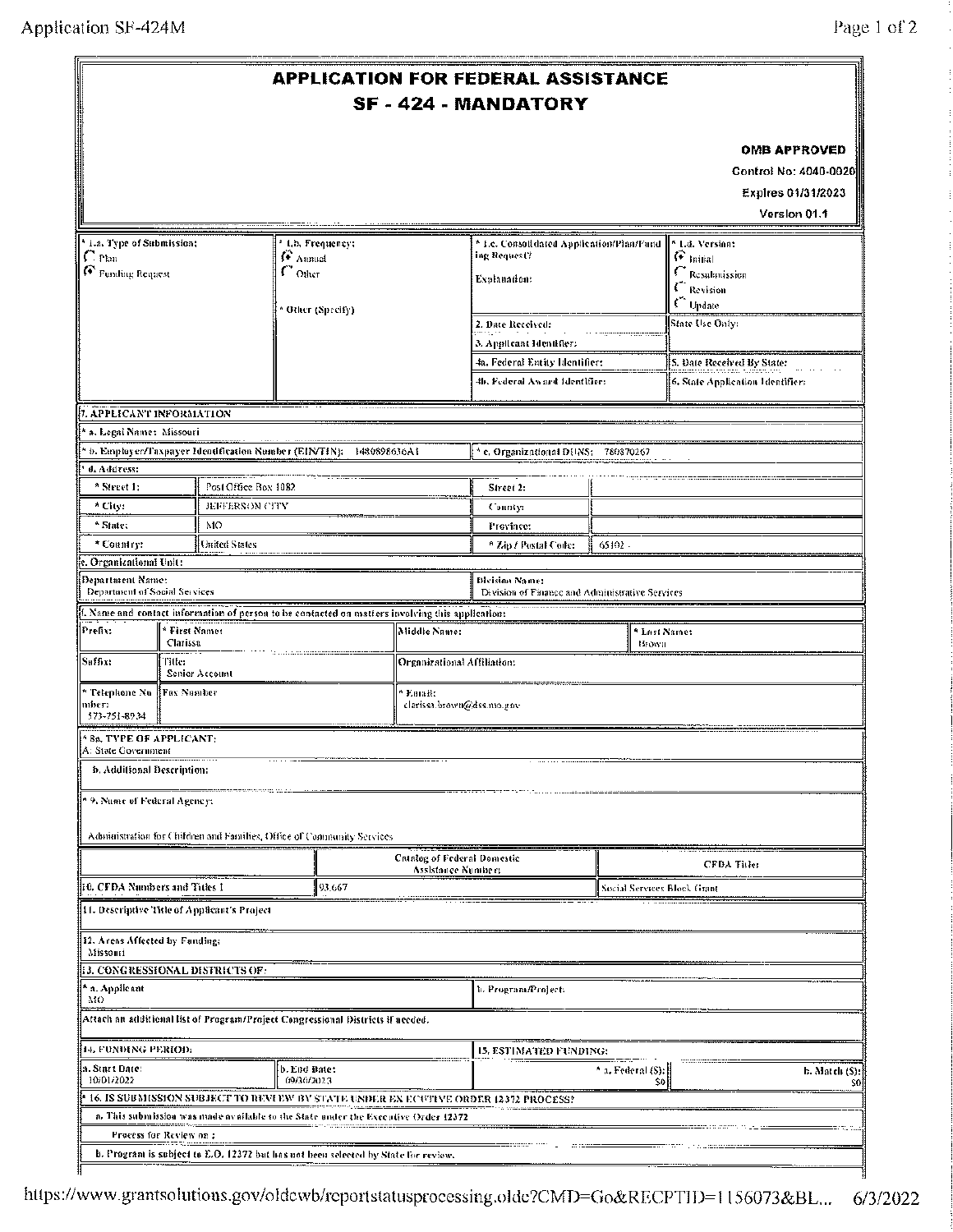$\mathbf{H}$ 

| c. Program is not covered by E.O. 12372,                                                                                                                                                                                                                                                                                                                                                                                                                                                                                                                 |                                                              |
|----------------------------------------------------------------------------------------------------------------------------------------------------------------------------------------------------------------------------------------------------------------------------------------------------------------------------------------------------------------------------------------------------------------------------------------------------------------------------------------------------------------------------------------------------------|--------------------------------------------------------------|
| 17. Is The Applicant Delinquent On Any Federal Debt?<br>YES.<br>$F_{\text{NO}}$                                                                                                                                                                                                                                                                                                                                                                                                                                                                          |                                                              |
| Explanation:                                                                                                                                                                                                                                                                                                                                                                                                                                                                                                                                             |                                                              |
| [18, By signing this application, 1 certify (1) to the statements enotained in the list of certifications** and (2) that the statements herein are true, complete and accurate to the hest<br>of my knowledge. I also provide the required assurances** and agree to comply with any resulting terms if I accept an award. I am aware that any false, fictitious, or franch leat<br>[statements or cluints may subject me to criminal, civil, or administrative penatties, (U.S. Code, Title 218, Section 1001)<br>$[44]$ Agree $\vert \mathbf{x} \vert$ |                                                              |
| ** The list of certifications and assurances, or an internet site where you may obtain this list, is contained in the nanouncement or agency specific instructions.                                                                                                                                                                                                                                                                                                                                                                                      |                                                              |
| 18a. Typed or Printed Name and Title of Authorized Certifying Official                                                                                                                                                                                                                                                                                                                                                                                                                                                                                   | 18c. Telephone (area code, number and extension)             |
| Patrick Lucbbering                                                                                                                                                                                                                                                                                                                                                                                                                                                                                                                                       | <b>18d. Email Address</b><br>patrick.hicbbcring@dss.mo.gov   |
| 18b. Signature of Authorized Certifying Official                                                                                                                                                                                                                                                                                                                                                                                                                                                                                                         | 18e. Date Report Submitted (Month, Day, Year).<br>06/03/2022 |
|                                                                                                                                                                                                                                                                                                                                                                                                                                                                                                                                                          |                                                              |

Attach supporting documents as specified in agency instructions.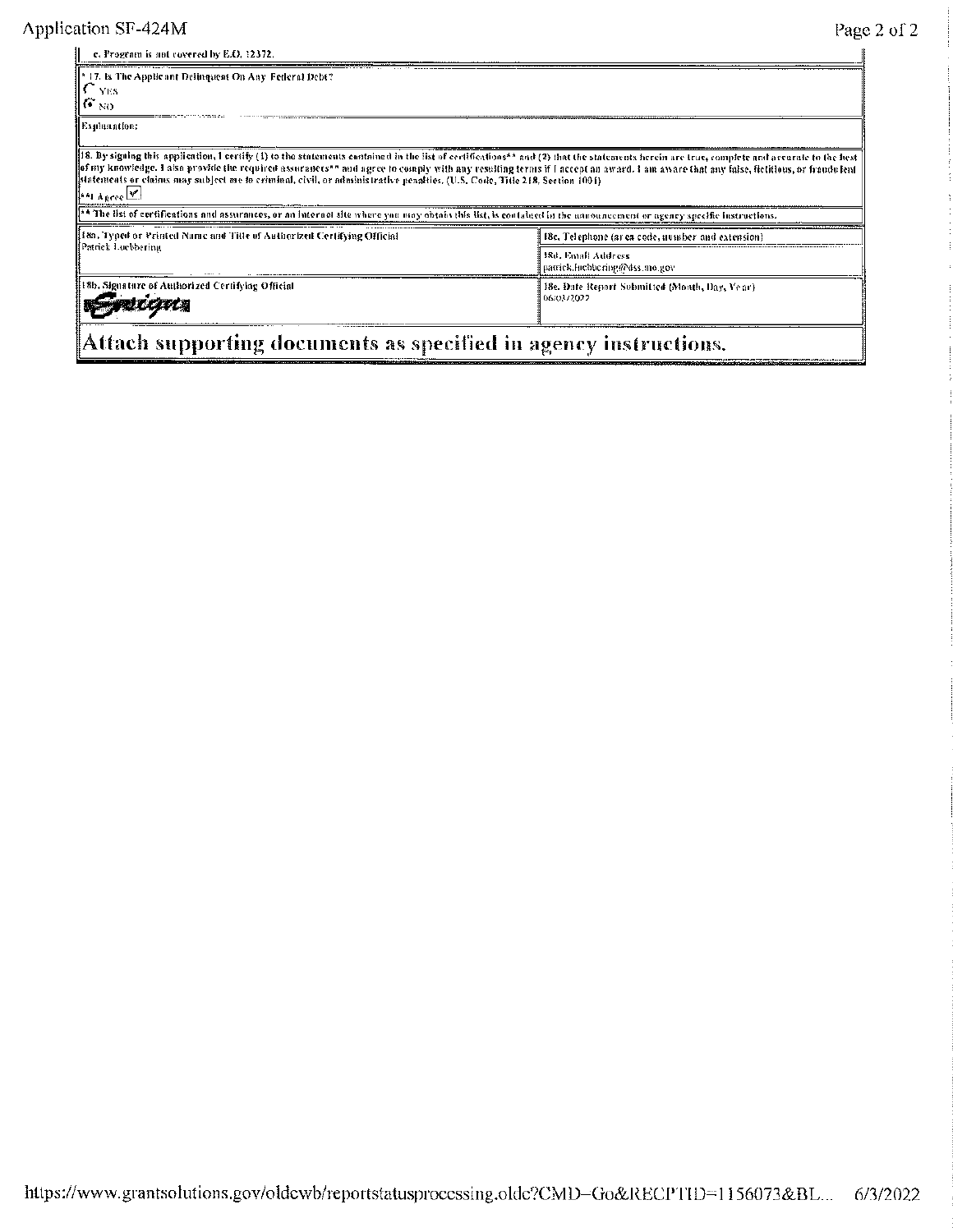|                                                          |                                                                          |                                                                                                                                        | OMB Approval Number: 0348-0061<br><b>Expiration Date: 02/28/2022</b>          |                                     |  |
|----------------------------------------------------------|--------------------------------------------------------------------------|----------------------------------------------------------------------------------------------------------------------------------------|-------------------------------------------------------------------------------|-------------------------------------|--|
|                                                          |                                                                          | FEDERAL FINANCIAL REPORT (FFR)                                                                                                         |                                                                               |                                     |  |
| Administration for Children and Families                 | 1. Federal Agency and Org. Element to Which Report is Submitted          | [2. Federal Grant or Other Identifying Number Assigned By Fed, Agency<br>(To report multiple grants, use FFR Attachment)<br>2101MOSOSR |                                                                               |                                     |  |
|                                                          | 3. Recipient Organization (Name and complete address including Zip code) |                                                                                                                                        |                                                                               |                                     |  |
| 14. Grantee Name<br>l Missouri                           |                                                                          | i Grantee Name2<br>Department of Social Services                                                                                       |                                                                               |                                     |  |
| Graatee Street Address1<br>Post Office Box 1082          | <b>Grantee Street Address2</b>                                           |                                                                                                                                        |                                                                               |                                     |  |
| Grantee Street Address3                                  |                                                                          |                                                                                                                                        |                                                                               |                                     |  |
| l Grantee City<br><b>JEFFERSON CITY</b>                  | Grantee Slate<br>MО                                                      | <b>Grantee Zin 5</b><br>65102                                                                                                          | Grantee Zlp +4                                                                |                                     |  |
| l 4a. DUNS Number<br>780870267                           | 14b. EIN<br>1480898636AI                                                 | 5. Recipient Account Number or Identifying Number<br>(To report multiple grants, use FFR Attachment)                                   | 6. Report Type<br><b>COUARTERLY</b><br><sup>4</sup> SEMI-ANNUAL<br>∮® ANNUAL. | Pinal Report<br>$\odot$ NO<br>∫`yes |  |
| 7. Basis of Accounting<br><b>CASH</b><br><b>CACCRUAL</b> | 8. Project/Grant Period<br>From (Month, Day, Year)<br>10/01/2020         | To: (Month, Day, Year)<br>09/30/2021                                                                                                   | 39. Reporting Period End Date<br>(Month, Day, Year)<br>109/30/2021            |                                     |  |

## **Transaction Information**

| 10. TRANSACTIONS                                                        | Comulative   |
|-------------------------------------------------------------------------|--------------|
| Federal Cash (To repart multiple grants, also use FFR attachment):      |              |
| a. Cash Receipts                                                        | \$29,851,507 |
| h. Cash Disbursements                                                   | \$29,851,507 |
| c, Cash on hand (line a minus b)                                        |              |
| ederal Expenditures and Unabligated Balance:                            |              |
| d, Total Federal funds authorized                                       | \$29,851,507 |
| e. Federal share of expenditures                                        | \$29,851,507 |
| f. Federal share of unliquidated obligations                            |              |
| g. Total Federal share (sum of line e plus line f)                      | \$29,851,507 |
| h, Unobligated balance of Federal funds (fine d minus g)                | SO.          |
| Recipient Share:                                                        |              |
| L Total recipient share required                                        | S0           |
| . Recipient share of expenditures                                       | \$0          |
| k. Remaining recipient share to be provided (line i minus j)            | SO:          |
| Program Income:                                                         |              |
| l, Tofal Federal program Income earned                                  | 20           |
| m. Program income expended in accordance with the deduction alternative | SO.          |
| n. Program income expended in accordance with the addition alternative  | S0           |
| o. Unexpended program income (line I minus line m or line n)            | S0           |

## **Indirect Expense**

| [11, Indirect Expense]                                                                                                                                                                                                                                                                              | a, Type | b. Rate | c. Period From | Period To | d. Base                                                    | e. Amount<br>Charged        | L Federal Share                               |  |
|-----------------------------------------------------------------------------------------------------------------------------------------------------------------------------------------------------------------------------------------------------------------------------------------------------|---------|---------|----------------|-----------|------------------------------------------------------------|-----------------------------|-----------------------------------------------|--|
| lNo. 1                                                                                                                                                                                                                                                                                              |         | 0.00%   |                |           |                                                            | SO I<br>S0                  | SO.                                           |  |
| ¦ig. Totals:                                                                                                                                                                                                                                                                                        |         |         |                |           |                                                            | SO.<br>S0                   | S0                                            |  |
| 12. Remarks                                                                                                                                                                                                                                                                                         |         |         |                |           |                                                            |                             |                                               |  |
| HJ, Certification: By signing this report, E certify that it is true, complete, and accurate to the best of my knowledge. I am aware that ony foise, fictitious, or frandwicat i<br>nformation may subject me to criminal, civil, or administrative penalities, (U,S, Code, Title 18, Section 1601) |         |         |                |           |                                                            |                             |                                               |  |
| a, Typed or Printed Name and Title of Authorized Certifying Official:<br>Patrick Lucbbering                                                                                                                                                                                                         |         |         |                |           | c. Telephone (Area code, number and extension)             |                             |                                               |  |
| Certification Title                                                                                                                                                                                                                                                                                 |         |         |                |           | ld. Entait address<br> patrick.luebbering@dss.mo.gov       |                             |                                               |  |
| b. Signature of Authorized Certifying Official Contract of the Second Legal                                                                                                                                                                                                                         |         |         |                |           | [c. Date Report Submitted (Month, Day, Year)<br>12/14/2021 |                             |                                               |  |
|                                                                                                                                                                                                                                                                                                     |         |         |                |           | <b>Report Attachment (For reporting multiple grants)</b>   |                             |                                               |  |
| 14. List Information below for each grant covered by this report.                                                                                                                                                                                                                                   |         |         |                |           | <b>Federal Grant</b><br>Number                             | Recipient Account<br>Number | Cumulative<br>Federal<br>Cash<br>Disbarsement |  |
| ‼No. I                                                                                                                                                                                                                                                                                              |         |         |                |           |                                                            |                             | 50                                            |  |

 $50$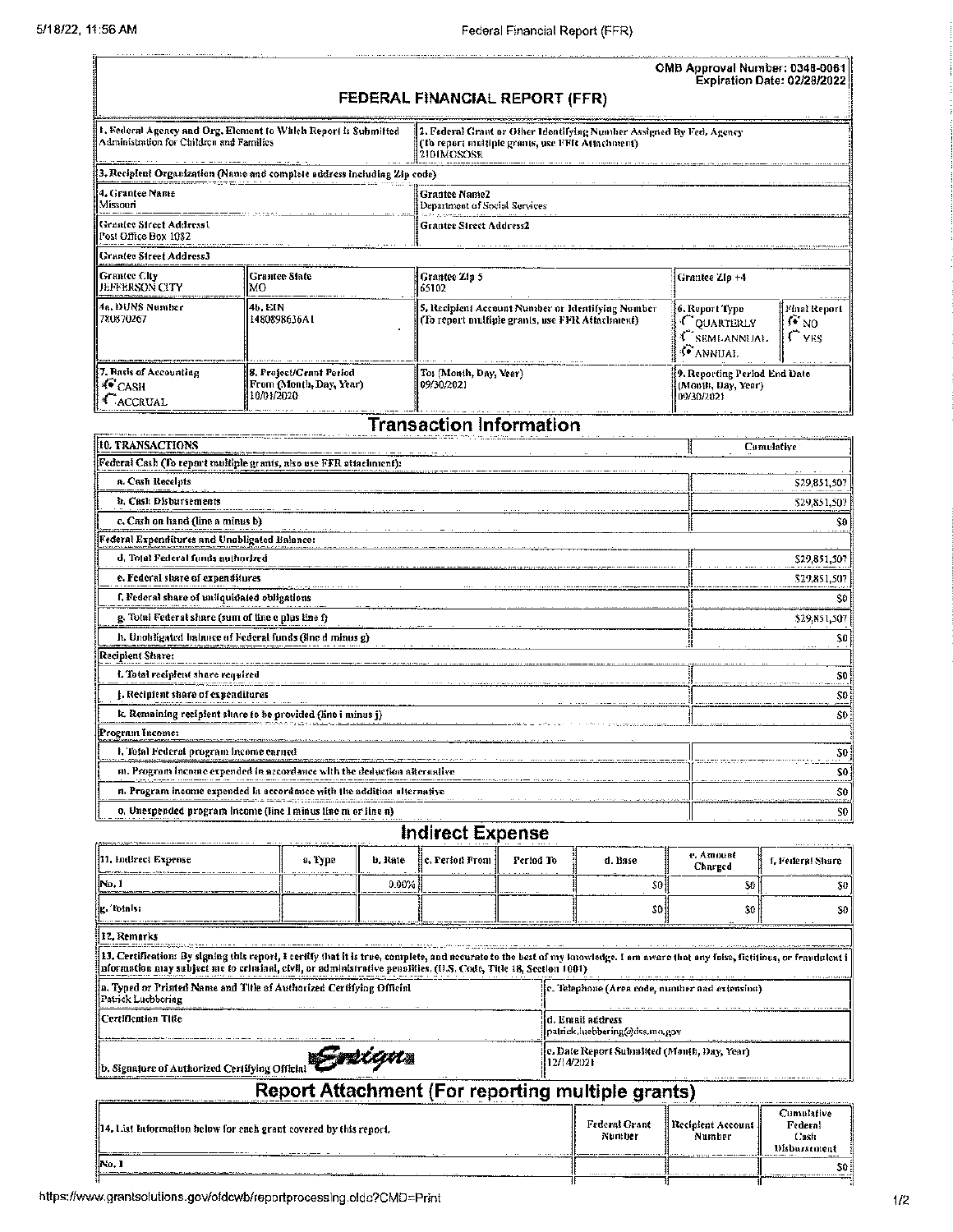$\parallel$  Total (Should correspond to the amount on Line 10b)

<u> American de Carlos Com</u>

#### Federal Financial Report (FFR)

ij

 $\mathsf{SO}_3^3$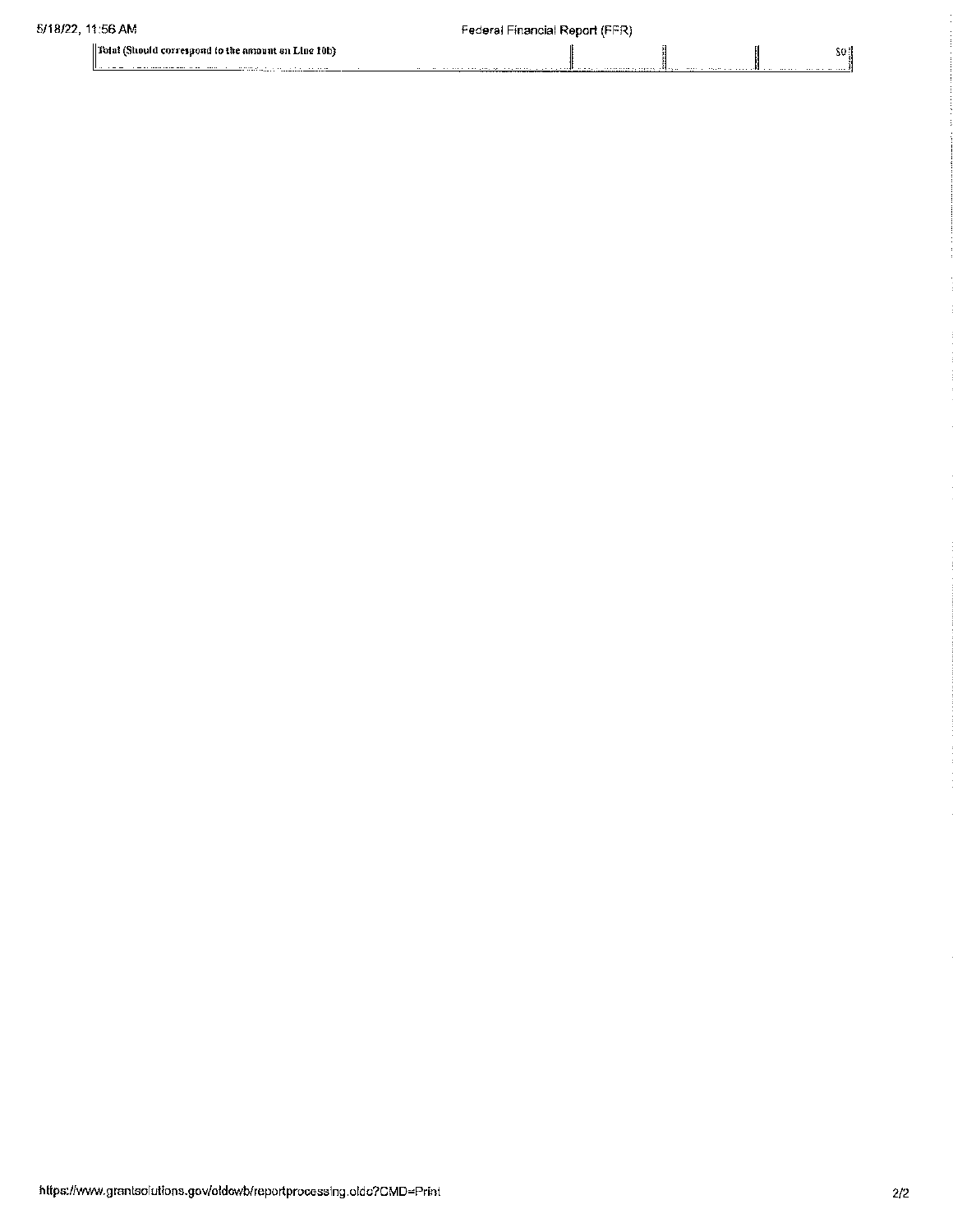| Department of Health and Human Services<br><b>Administration for Children and Families</b><br>Temporary Assistance for Needy Families (TANF) ACF - 196R Financial Report | Part 1: Expenditure Data                                 |                                        |                                                   |                                                                                                     |  |
|--------------------------------------------------------------------------------------------------------------------------------------------------------------------------|----------------------------------------------------------|----------------------------------------|---------------------------------------------------|-----------------------------------------------------------------------------------------------------|--|
| State<br>Grant Year<br>MISSOURI<br>2021                                                                                                                                  | <b>Fiscal Year</b><br>12021                              | Report Quarter<br>Ending<br>09/30/2021 | Next Ouarter R<br>nding<br>03/31/2022             | Report is Submi<br>ited as:<br>$\ddot{\bullet}$ New<br>Revised<br>$\subset$ Final                   |  |
|                                                                                                                                                                          | (۸)                                                      | (A)                                    | (C)                                               | (D)                                                                                                 |  |
|                                                                                                                                                                          | Federal Funds<br><b>State Family</b><br>Assistance Grant | <b>Sinfe Funds</b>                     | <b>State Funds</b>                                | <b>Federal Funds</b><br>Cantingency Funds<br>Award<br>Reconciliation FS<br>at FMAP Rate of<br>,8396 |  |
| 1. Awarded                                                                                                                                                               | \$216,335,469.00                                         |                                        |                                                   | \$0.08                                                                                              |  |
| 2. Transferred to CCDF Discretionary                                                                                                                                     | \$0.00                                                   |                                        |                                                   |                                                                                                     |  |
| 3. Transfered to SSBG                                                                                                                                                    | \$21,633,547.00                                          |                                        |                                                   |                                                                                                     |  |
| 4. Adjusted Award                                                                                                                                                        | \$194,701,922.00                                         |                                        |                                                   |                                                                                                     |  |
|                                                                                                                                                                          | \$0.00                                                   |                                        |                                                   |                                                                                                     |  |
| 5. Carryover                                                                                                                                                             |                                                          |                                        |                                                   |                                                                                                     |  |
| <b>Expenditure Categories</b>                                                                                                                                            | Federal TANF<br>Expenditures                             | State MOE<br>Expenditures in<br>TANF   | MOE<br>Expenditures<br>Separate State<br>Pregrams | Expenditures with<br>Configency Funds                                                               |  |
| 6. Basic Assistance                                                                                                                                                      | \$17,014,773.00                                          | \$3,787,855.00                         | 50.00                                             | \$0.00                                                                                              |  |
| 6.a, Basic Assistance (excluding Relative Fuster Care Maintenance Payments and<br>Adoption and Guardianship Subsidies)                                                   | \$17,014,773.00                                          | \$3,787,855.00                         | \$0.00                                            | \$0.00                                                                                              |  |
| 6.b. Relative Foster Care Maintenance Payments and Adoption and Guardianship<br>Subsidies                                                                                | \$0.00                                                   | \$0.00                                 | \$0.00                                            | \$0.00                                                                                              |  |
| 7, Assistance Authorized Solcly Under Prior Law                                                                                                                          | \$0.00                                                   |                                        |                                                   | \$0.00                                                                                              |  |
| 7.n. Foster Care Payments                                                                                                                                                | 50.00                                                    |                                        |                                                   | \$0.00                                                                                              |  |
| 7.b. Juveniie Justice Payments                                                                                                                                           | 50.00                                                    |                                        |                                                   | \$0.00                                                                                              |  |
| 7.c. Emergency Assistance Authorized Salely Under Prior Law                                                                                                              | \$0,00                                                   |                                        |                                                   | \$0.00                                                                                              |  |
| 8. Non-Assistance Authorized Solely Under Prior Law                                                                                                                      | \$120,352,279.00                                         |                                        |                                                   | \$0.00                                                                                              |  |
| 8.a. Child Welfare or Foster Care Services                                                                                                                               | \$120,352,279.00                                         |                                        |                                                   | \$0.00                                                                                              |  |
| 8.b. Juvenile Justice Services                                                                                                                                           | \$0.00                                                   |                                        |                                                   | \$0.00                                                                                              |  |
|                                                                                                                                                                          |                                                          |                                        |                                                   |                                                                                                     |  |
| 8.c. Emergency Services Authorized Solely Under Prior Law                                                                                                                | \$0.00                                                   |                                        |                                                   | \$0.00                                                                                              |  |
| 9. Work, Eduention, and Training Activities                                                                                                                              | \$48,605,325.00}                                         |                                        |                                                   | \$0.00                                                                                              |  |
| 9,a, Subsidized Employment                                                                                                                                               | \$89,796.00 }                                            | \$27,704.00                            | \$0.00                                            | \$0.00                                                                                              |  |
| 9.b. Education and Training                                                                                                                                              | \$44,295,641.00\$                                        | \$7,258,470.00 [                       | \$0.00                                            | \$0.00                                                                                              |  |
| 9.c. Additional Work Activilies                                                                                                                                          | S4,219,888.00 j                                          | \$14,814,589.00                        | \$0.00}                                           | \$0.00                                                                                              |  |
| 10, Werk Supports                                                                                                                                                        | \$249,359.00                                             | \$855,516.00                           | \$0.00                                            | \$0.00                                                                                              |  |
| 11. Esrly Care and Education                                                                                                                                             | S4,491,995,00                                            | \$18,813,756.00                        | \$0.00}                                           | \$0.00                                                                                              |  |
| H.a. Child Care (Assistance and Non-Assistance)                                                                                                                          | \$4,491,995.00                                           | \$18,813,756.00                        | \$0.003                                           | \$0.00                                                                                              |  |
| 11.b. Pre-Kindergarten/Head Start                                                                                                                                        | \$0.00                                                   | \$0.00                                 | \$0,00                                            | \$0.00                                                                                              |  |
| 12, Financial Education and Assel Development                                                                                                                            | \$0.00                                                   | \$0.00                                 | \$0.00}                                           | \$0,00                                                                                              |  |
| 13. Refundsble Earned Income Tax Credits                                                                                                                                 | \$0.00                                                   | 50.00                                  | \$0.00                                            | \$0.00                                                                                              |  |
| 14, Non-EITC Refundable Sinte Tax Credits                                                                                                                                | \$0.00                                                   | 50.00                                  | \$0.00                                            | \$0.00                                                                                              |  |
| 15. Non-Recurrent Short Term Benefits                                                                                                                                    | \$0.00                                                   | \$83,549,148.00                        | 50.00;                                            | \$0.00                                                                                              |  |
| 16. Supportive Services                                                                                                                                                  | \$517,342,00                                             | \$6,257,993.00                         | \$0.00                                            | \$0.00                                                                                              |  |
| 17, Services for Children and Youth                                                                                                                                      | \$0.00                                                   | \$0.00                                 | \$0.00 }                                          | \$9.00                                                                                              |  |
| 18. Prevention of Out-of-Wedlock Pregnancies                                                                                                                             | \$358,421.00                                             | \$3,840,694.00                         | \$0.00                                            | SU.00                                                                                               |  |
| 19. Fatherhood and Two-Parent Family Formation and Maintenance Programs                                                                                                  | \$806,063.00                                             | \$13,415,198.00                        | \$0.00                                            | \$0.00                                                                                              |  |
| 20. Child Welfare Services                                                                                                                                               | \$0,00                                                   | \$0.00                                 | \$0.00                                            | \$0.00                                                                                              |  |
|                                                                                                                                                                          |                                                          |                                        |                                                   |                                                                                                     |  |

https://www.grantsolutions.gov/oldcwb/reportprocessing.oldc?CMD=Print